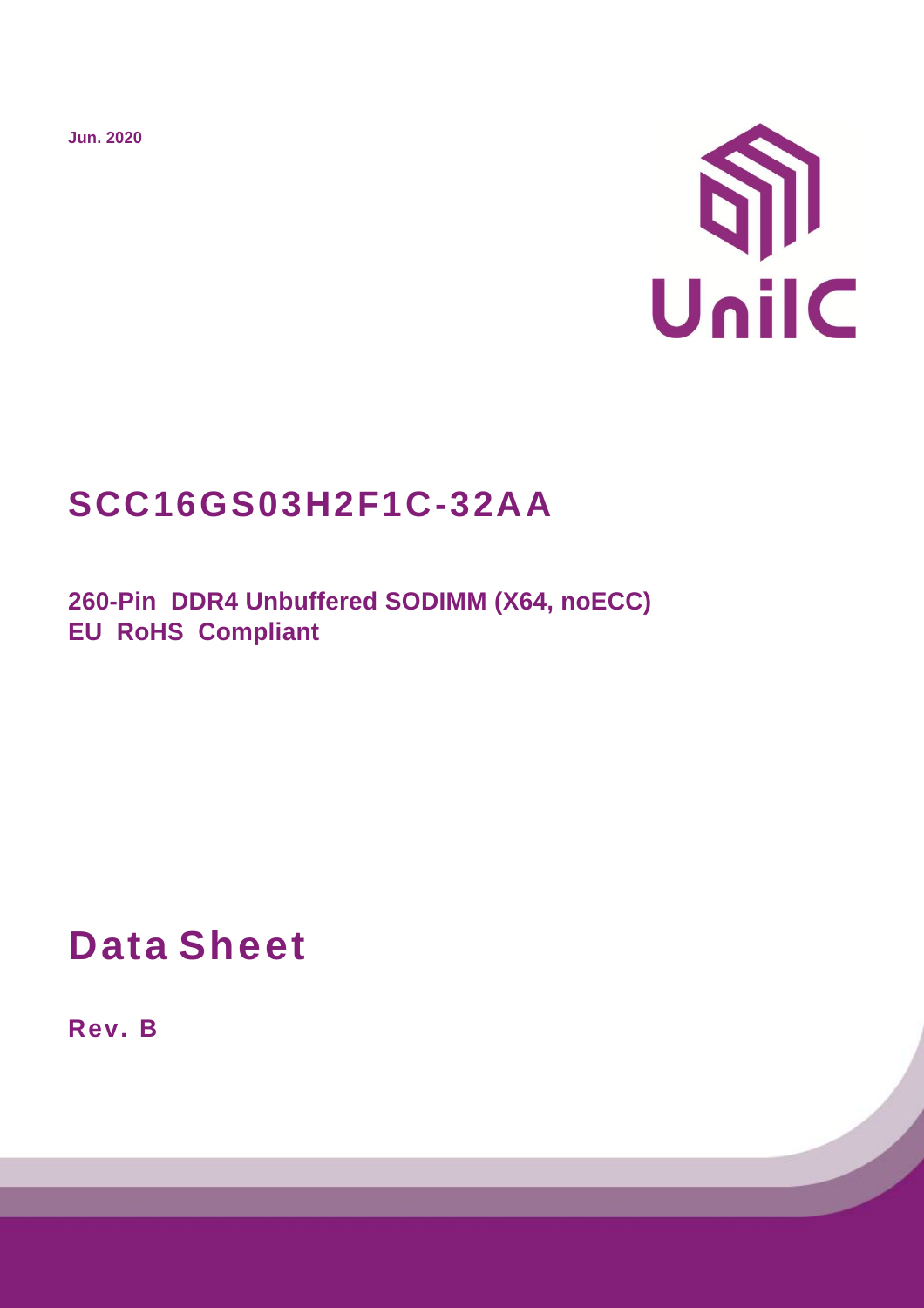

| <b>Revision History</b> |                 |                                              |  |  |  |  |  |
|-------------------------|-----------------|----------------------------------------------|--|--|--|--|--|
| <b>Date</b>             | <b>Revision</b> | Subjects (major changes since last revision) |  |  |  |  |  |
| 2020-03-01              |                 | Initial Release                              |  |  |  |  |  |
| 2020-06-18              | В               | Add IPP                                      |  |  |  |  |  |

**We Listen to Your Comments**

Any information within this document that you feel is wrong, unclear or missing at all? Your feedback will help us to continuously improve the quality of this document. Please send your proposal (including a reference to this document) to: **[info@unisemicon.com](mailto:info@scsemicon.com)**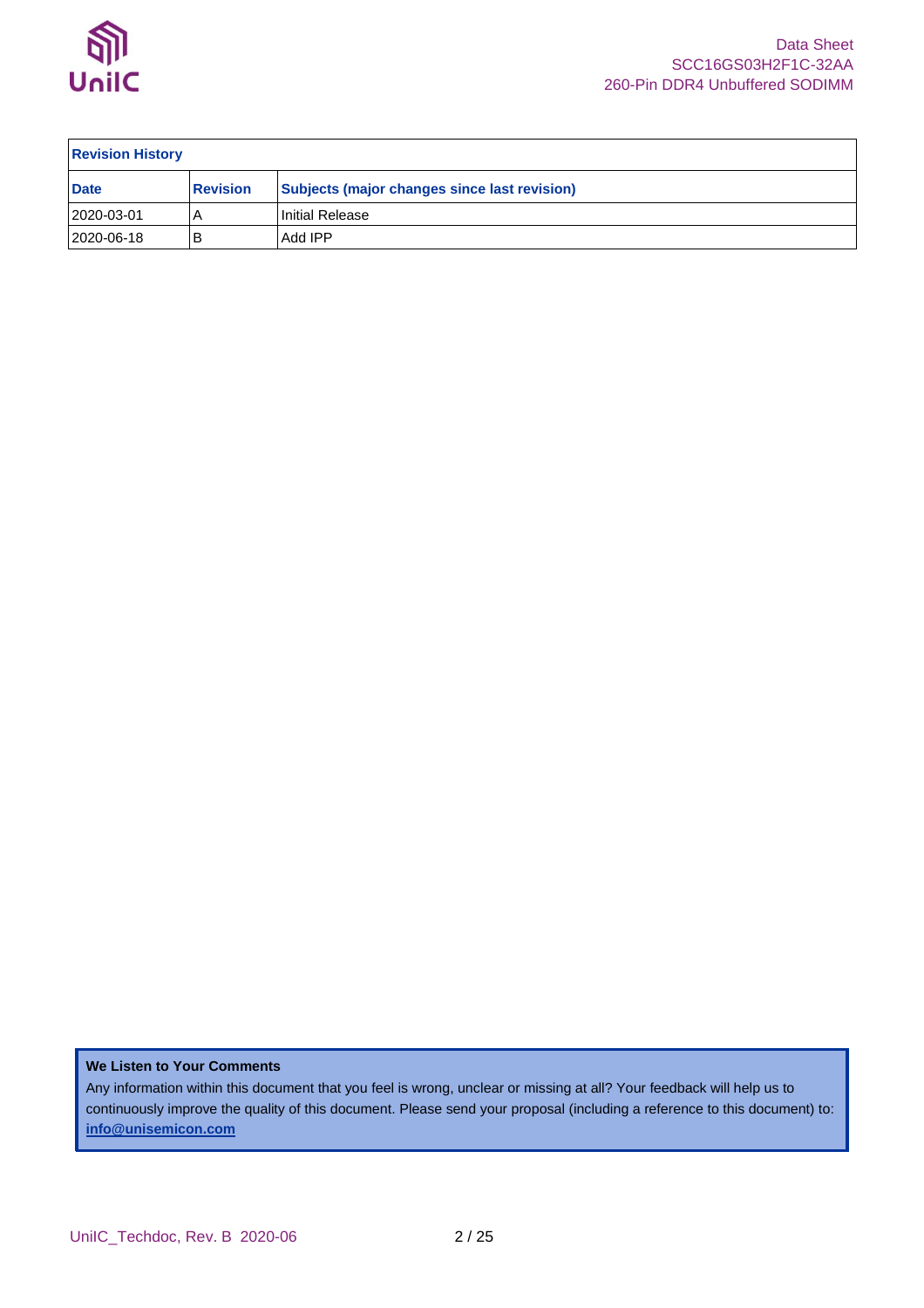

# <span id="page-2-0"></span>**Contents**

|                | 1.1 |  |
|----------------|-----|--|
|                | 1.2 |  |
| 2              |     |  |
|                | 2.1 |  |
|                |     |  |
| 3              |     |  |
|                | 3.1 |  |
|                | 3.2 |  |
|                | 3.3 |  |
|                | 3.4 |  |
| $\overline{4}$ |     |  |
|                | 4.1 |  |
|                | 4.2 |  |
|                | 4.3 |  |
|                | 4.4 |  |
| 5              |     |  |
|                |     |  |
|                |     |  |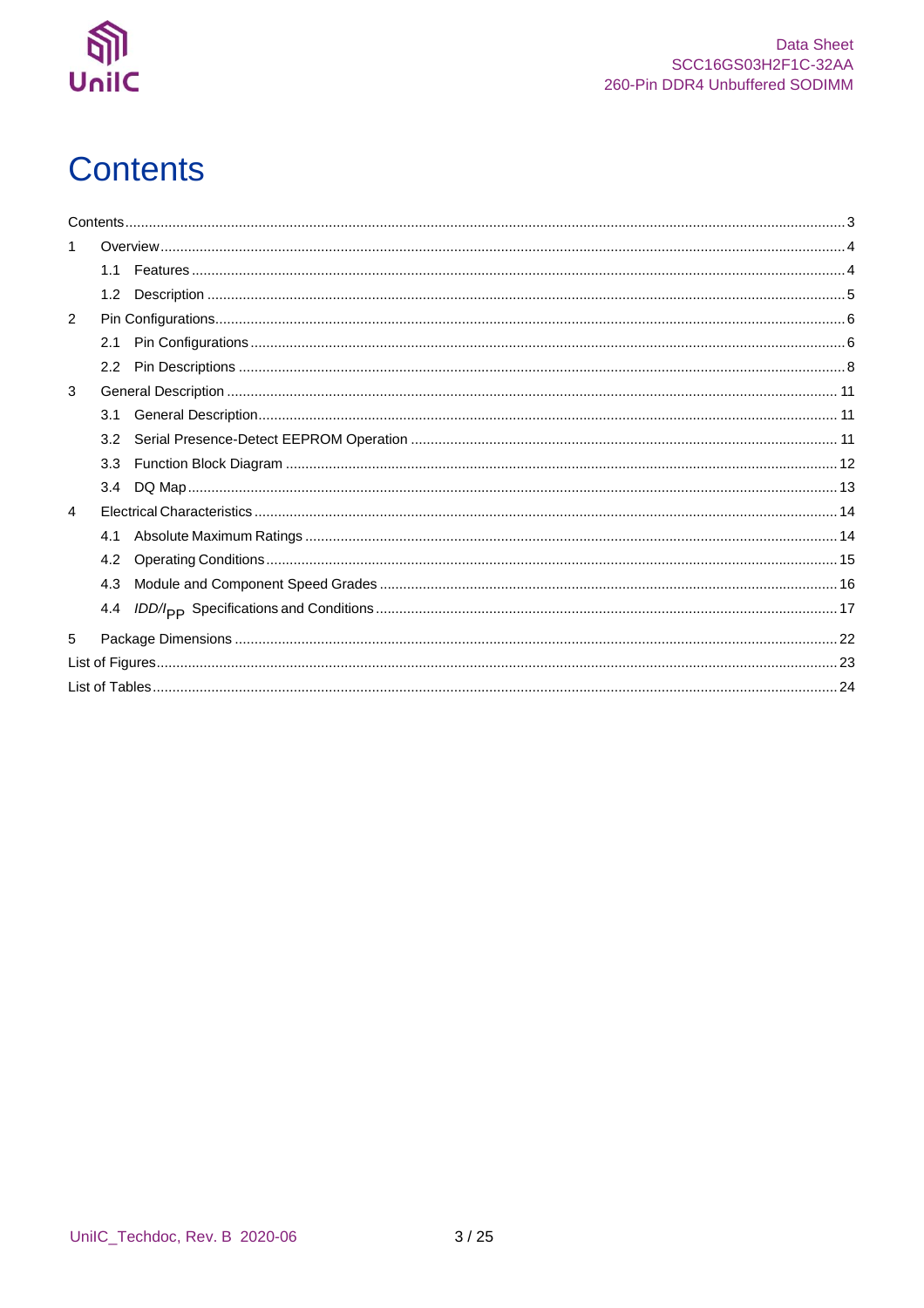

# <span id="page-3-0"></span>1 Overview

This chapter gives an overview of the 260-pin DDR4 Unbuffered SODIMM product family and describes its main characteristics.

### <span id="page-3-1"></span>1.1 Features

- 260-Pin PC4-3200 DDR4 Unbuffered SODIMM
- Frequency/CAS latency 0.625ns @ CL = 22 (DDR4-3200)
- $VDD = 1.2V \pm 60mV$
- $VPP = 2.5V (2.375V 2.75V)$
- $VDDSPD = 2.5V(NOM)$
- Programmable CAS latency 9,10, 11, 12, 13, 14, 15 and 16, 17, 18,19 20,21,22, and 24 supported
- Programmable additive latency 0, CL-1, and CLsupported (x4/x8 only)
- Programmable CAS Write latency (CWL) = 9, 10, 11, 12, 14, 16,18, 20
- Programmable burst length 4/8 with both nibble sequential and interleave mode
- BL switch on the fly
- Nominal and dynamic on-die termination (ODT) for strobe, and mask signals
- Low-power auto self refresh (LPASR)
- Data bus inversion (DBI) for data bus
- On-die VREFDQ generation and calibration
- 16 internal banks; 4 groups of 4 banks each
- Fixed burst chop (BC) of 4 and burst length (BL) of 8 via the mode register set (MRS)
- Gold edge contacts
- Halogen-free
- Fly-by topology
- Terminated control command and address bus
- Average Refresh Cycle (Tcase of  $0 °C \sim 95 °C$ )
	- $7.8 \,\mu s$  at 0 °C ~ 85 °C
	- 3.9 μs at 85 °C ~ 95 °C

#### <span id="page-3-2"></span>**Table 1 - Module Performance Table**

| <b>UniIC Speed Code</b>     |                | $-3200AA$ | <b>Unit</b> | <b>Note</b> |
|-----------------------------|----------------|-----------|-------------|-------------|
| <b>DRAM Speed Grade</b>     | $-3200$        | MT/s      |             |             |
| <b>CAS-RCD-RP latencies</b> | $22 - 22 - 22$ | $t_{CK}$  |             |             |
| Min. RAS-CAS-Delay          | 13.75          | 13.75     | ns          |             |
| Min. Row Precharge Time     | 13.75          | 13.75     | ns          |             |
| Min. Row Active Time        | 32             | 32        | ns          |             |
| Min. Row Cycle Time         | 45.75          | 45.75     | ns          |             |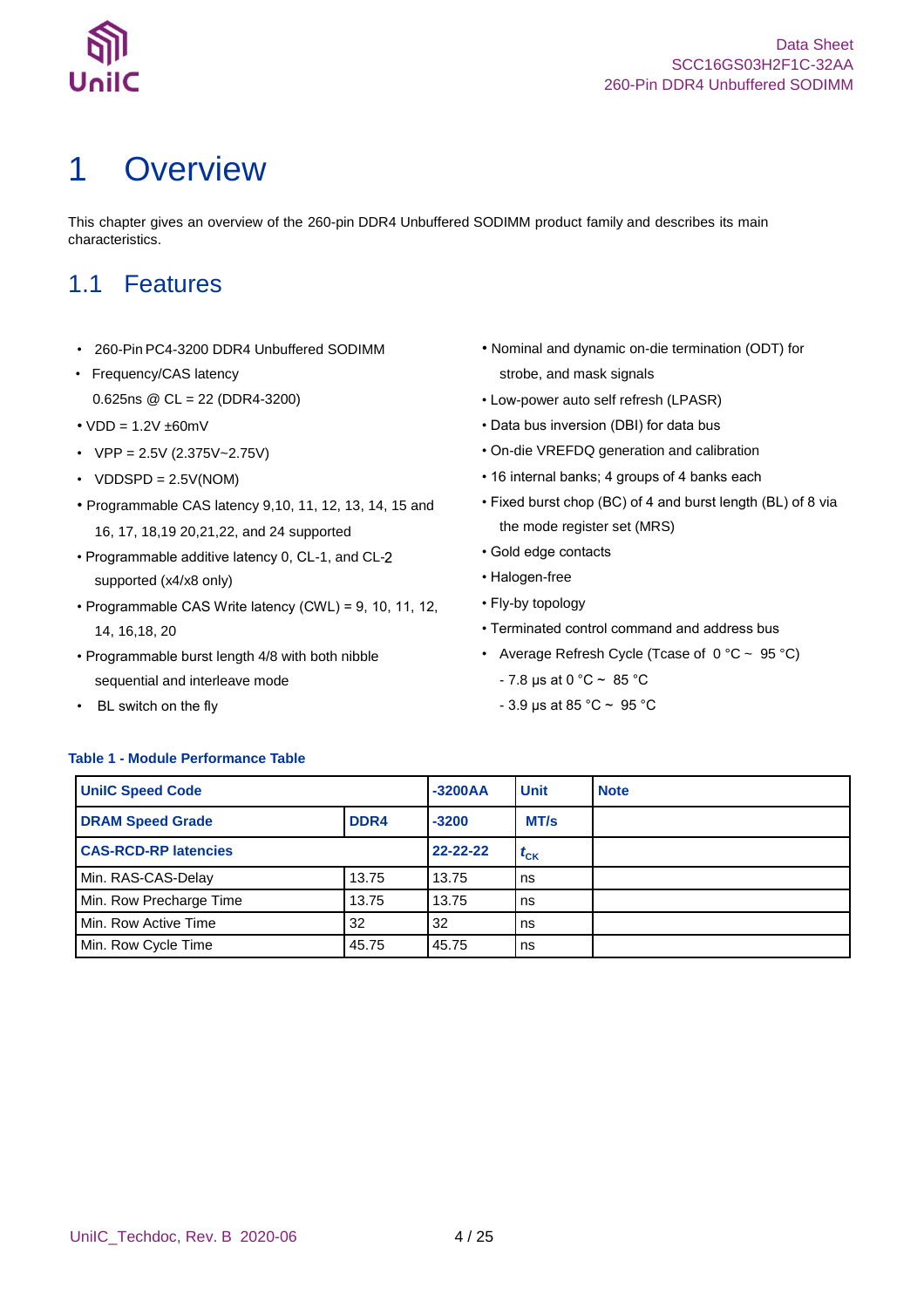

## <span id="page-4-0"></span>1.2 Description

The UniIC 16GB module family is Unbuffered SODIMM with 30mm height based on DDR4 technology. DIMMs are intended for mounting into 260-pin connector sockets.

The memory array is designed with 1 6 Gbit Double-Data- Rate-Four (DDR4) Synchronous DRAMs. Decoupling capacitors are mounted on the PCB board. The DIMMs feature serial presence detect based on a serial E<sup>2</sup>PROM device using the 2-pin I <sup>2</sup>C protocol.



### <span id="page-4-1"></span>**Table 2 - Ordering Information**

| <b>Product Type<sup>1)</sup></b> | Compliance Code <sup>2)</sup> | <b>Description</b> | <b>SDRAM Technology</b> |  |
|----------------------------------|-------------------------------|--------------------|-------------------------|--|
| PC4-3200 (22-22-22)              |                               |                    |                         |  |
| ISCC16GS03H2F1C-32AA             | 16GB 1Rx8 PC4-3200-22-22-22   | 1 Rank             | 16Gbit $(x8)$           |  |

1) For detailed information regarding Product Type of UniIC please see chapter "Product Type Nomenclature" of this data sheet.

2) The Compliance Code is printed on the module label and describes the speed grade, for example "PC4-3200-22-22-22" where 3200 means DIMM modules with 3200MHz data frequency and "22-22-22" means Column Address Strobe (CAS) latency=22, Row Column Delay (RCD) latency = 22 and Row Precharge (RP) latency = 22.

### <span id="page-4-2"></span>**Table 3 - Address Format**

| <b>DIMM Density</b>           | 16GB(1Rx8,X64) |
|-------------------------------|----------------|
| <b>Row address</b>            | 128K A[16:0]   |
| <b>Column address</b>         | 1K A[9:0]      |
| Device bank group address     | 2 BG[1:0]      |
| Device bank address per group | 4 BA[1:0]      |
| <b>Device configuration</b>   | 16Gb(2Gx8)     |
| <b>Module rank address</b>    | 1 CS_n[0]      |
| <b>Device Quantity</b>        | 8              |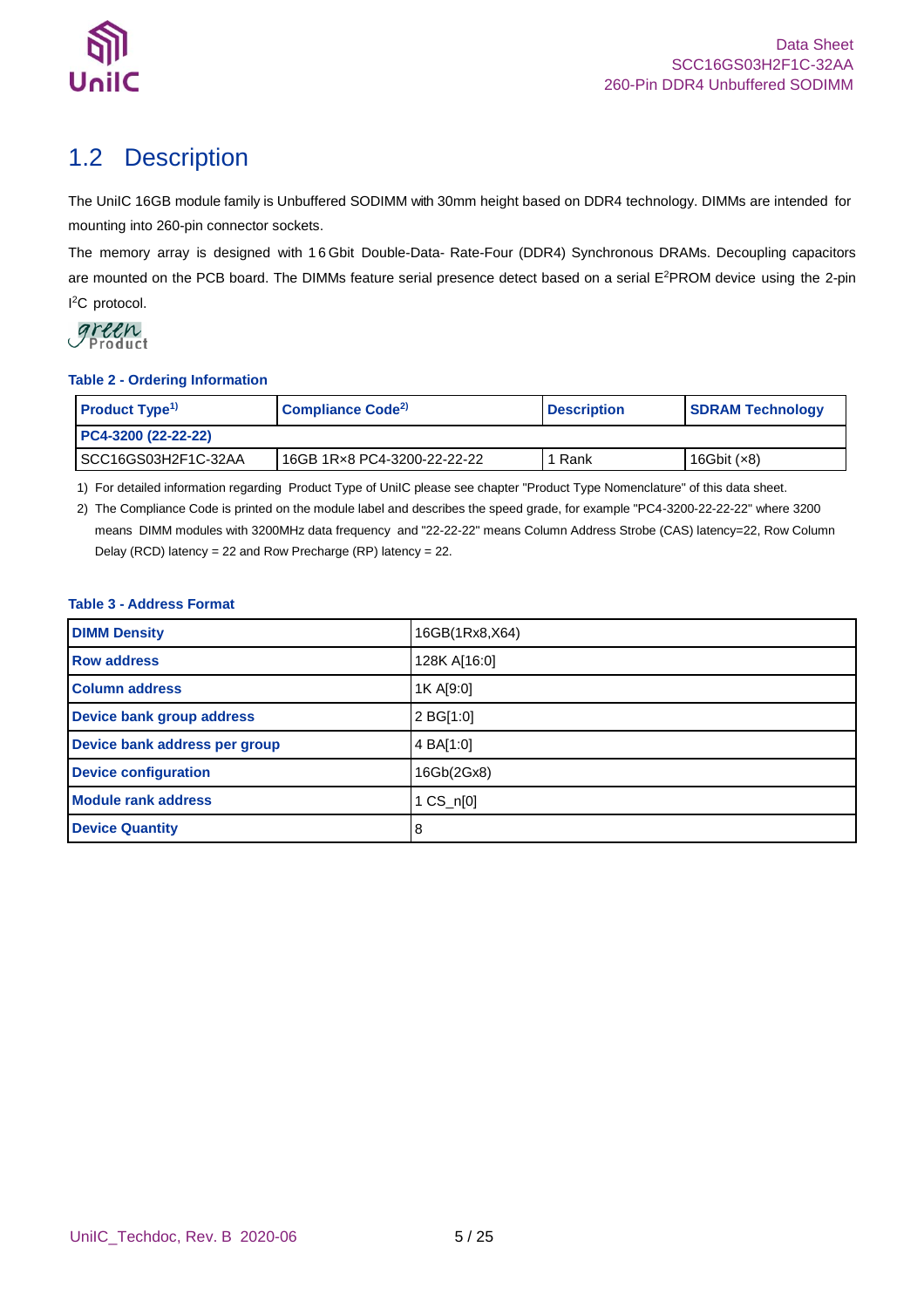

# <span id="page-5-0"></span>Pin Configurations

## <span id="page-5-1"></span>2.1 Pin Configurations

The pin configuration of the 260-Pin DDR4 Unbuffered SODIMM is listed by function in **[Table 4](#page-5-2)** (260 pins).

| rable + - 1 in conniguration copilities (200 pm) |                    |                |                    |     |                        |     |                 |     |                    |     |                    |
|--------------------------------------------------|--------------------|----------------|--------------------|-----|------------------------|-----|-----------------|-----|--------------------|-----|--------------------|
| Pin                                              | <b>Front</b>       | Pin            | <b>Back</b>        | Pin | <b>Front</b>           | Pin | <b>Back</b>     | Pin | <b>Front</b>       | Pin | <b>Back</b>        |
| $\mathbf{1}$                                     | <b>VSS</b>         | $\overline{c}$ | <b>VSS</b>         | 97  | DQS8_t                 | 98  | <b>VSS</b>      | 193 | <b>VSS</b>         | 194 | DQ41               |
| 3                                                | DQ5                | 4              | DQ4                | 99  | VSS.                   | 100 | CB6<br>/NC      | 195 | DQ40               | 196 | <b>VSS</b>         |
| 5                                                | <b>VSS</b>         | 6              | <b>VSS</b>         | 101 | CB2,NC                 | 102 | <b>VSS</b>      | 197 | <b>VSS</b>         | 198 | DQS5_c             |
| $\overline{7}$                                   | DQ1                | 8              | DQ0                | 103 | <b>VSS</b>             | 104 | CB7,NC          | 199 | $DM5_n$<br>/DBI5_n | 200 | DQS5_t             |
| 9                                                | <b>VSS</b>         | 10             | <b>VSS</b>         | 105 | CB <sub>3</sub><br>/NC | 106 | <b>VSS</b>      | 201 | <b>VSS</b>         | 202 | <b>VSS</b>         |
| 11                                               | DQS0 c             | 12             | DM0_n<br>/DBI0_n   | 107 | <b>VSS</b>             | 108 | RESET_n         | 203 | DQ46               | 204 | <b>DQ47</b>        |
| 13                                               | DQS0_t             | 14             | <b>VSS</b>         | 109 | CKE0                   | 110 | CKE1            | 205 | <b>VSS</b>         | 206 | <b>VSS</b>         |
| 15                                               | <b>VSS</b>         | 16             | DQ6                | 111 | <b>VDD</b>             | 112 | <b>VDD</b>      | 207 | DQ42               | 208 | DQ43               |
| 17                                               | DQ7                | 18             | <b>VSS</b>         | 113 | BG1                    | 114 | $ACT_n$         | 209 | <b>VSS</b>         | 210 | <b>VSS</b>         |
| 19                                               | <b>VSS</b>         | 20             | DQ <sub>2</sub>    | 115 | BG <sub>0</sub>        | 116 | ALERT_n         | 211 | DQ52               | 212 | DQ53               |
| 21                                               | DQ3                | 22             | <b>VSS</b>         | 117 | <b>VDD</b>             | 118 | <b>VDD</b>      | 213 | <b>VSS</b>         | 214 | <b>VSS</b>         |
| 23                                               | <b>VSS</b>         | 24             | DQ12               | 119 | A12                    | 120 | A11             | 215 | DQ49               | 216 | DQ48               |
| 25                                               | DQ13               | 26             | <b>VSS</b>         | 121 | A9                     | 122 | A7              | 217 | <b>VSS</b>         | 218 | <b>VSS</b>         |
| 27                                               | <b>VSS</b>         | 28             | DQ8                | 123 | VDD                    | 124 | <b>VDD</b>      | 219 | DQS6_c             | 220 | $DM6_n$<br>/DBI6_n |
| 29                                               | DQ <sub>9</sub>    | 30             | <b>VSS</b>         | 125 | A <sub>8</sub>         | 126 | A <sub>5</sub>  | 221 | DQS6_t             | 222 | <b>VSS</b>         |
| 31                                               | <b>VSS</b>         | 32             | DQS1_c             | 127 | A6                     | 128 | A4              | 223 | <b>VSS</b>         | 224 | <b>DQ54</b>        |
| 33                                               | $DM1_n$<br>/DBI1_n | 34             | DQS1_t             | 129 | <b>VDD</b>             | 130 | <b>VDD</b>      | 225 | DQ55               | 226 | <b>VSS</b>         |
| 35                                               | <b>VSS</b>         | 36             | <b>VSS</b>         | 131 | A <sub>3</sub>         | 132 | A2              | 227 | <b>VSS</b>         | 228 | DQ50               |
| 37                                               | DQ15               | 38             | <b>DQ14</b>        | 133 | A <sub>1</sub>         | 134 | $EVENT_n$       | 229 | DQ51               | 230 | <b>VSS</b>         |
| 39                                               | <b>VSS</b>         | 40             | <b>VSS</b>         | 135 | <b>VDD</b>             | 136 | <b>VDD</b>      | 231 | <b>VSS</b>         | 232 | DQ60               |
| 41                                               | DQ10               | 42             | DQ11               | 137 | $CKO_t$                | 138 | $CK1_t$         | 233 | DQ61               | 234 | <b>VSS</b>         |
| 43                                               | <b>VSS</b>         | 44             | <b>VSS</b>         | 139 | $CKO_{c}$              | 140 | $CK1_c$         | 235 | <b>VSS</b>         | 236 | DQ57               |
| 45                                               | DQ21               | 46             | DQ20               | 141 | <b>VDD</b>             | 142 | <b>VDD</b>      | 237 | DQ56               | 238 | <b>VSS</b>         |
| 47                                               | <b>VSS</b>         | 48             | VSS                | 143 | Parity                 | 144 | A <sub>0</sub>  | 239 | <b>VSS</b>         | 240 | DQS7_c             |
| 49                                               | <b>DQ17</b>        | 50             | DQ16               | 145 | BA1                    | 146 | A10/AP          | 241 | $DM7_n$<br>/DBI7_n | 242 | DQS7_t             |
| 51                                               | VSS                | 52             | <b>VSS</b>         | 147 | VDD                    | 148 | <b>VDD</b>      | 243 | VSS                | 244 | <b>VSS</b>         |
| 53                                               | DQS2_c             | 54             | $DM2_n$<br>/DBI2_n | 149 | CS0 <sub>n</sub>       | 150 | BA0             | 245 | DQ62               | 246 | DQ63               |
| 55                                               | DQS2_t             | 56             | <b>VSS</b>         | 151 | A14<br>$/WE_n$         | 152 | A16<br>/RAS_n   | 247 | <b>VSS</b>         | 248 | <b>VSS</b>         |
| 57                                               | <b>VSS</b>         | 58             | <b>DQ22</b>        | 153 | <b>VDD</b>             | 154 | VDD.            | 249 | DQ58               | 250 | DQ59               |
| 59                                               | DQ23               | 60             | <b>VSS</b>         | 155 | ODT <sub>0</sub>       | 156 | A15<br>$CAS_n/$ | 251 | <b>VSS</b>         | 252 | <b>VSS</b>         |

### <span id="page-5-2"></span>**Table 4 - Pin Configuration SODIMM (260 pin)**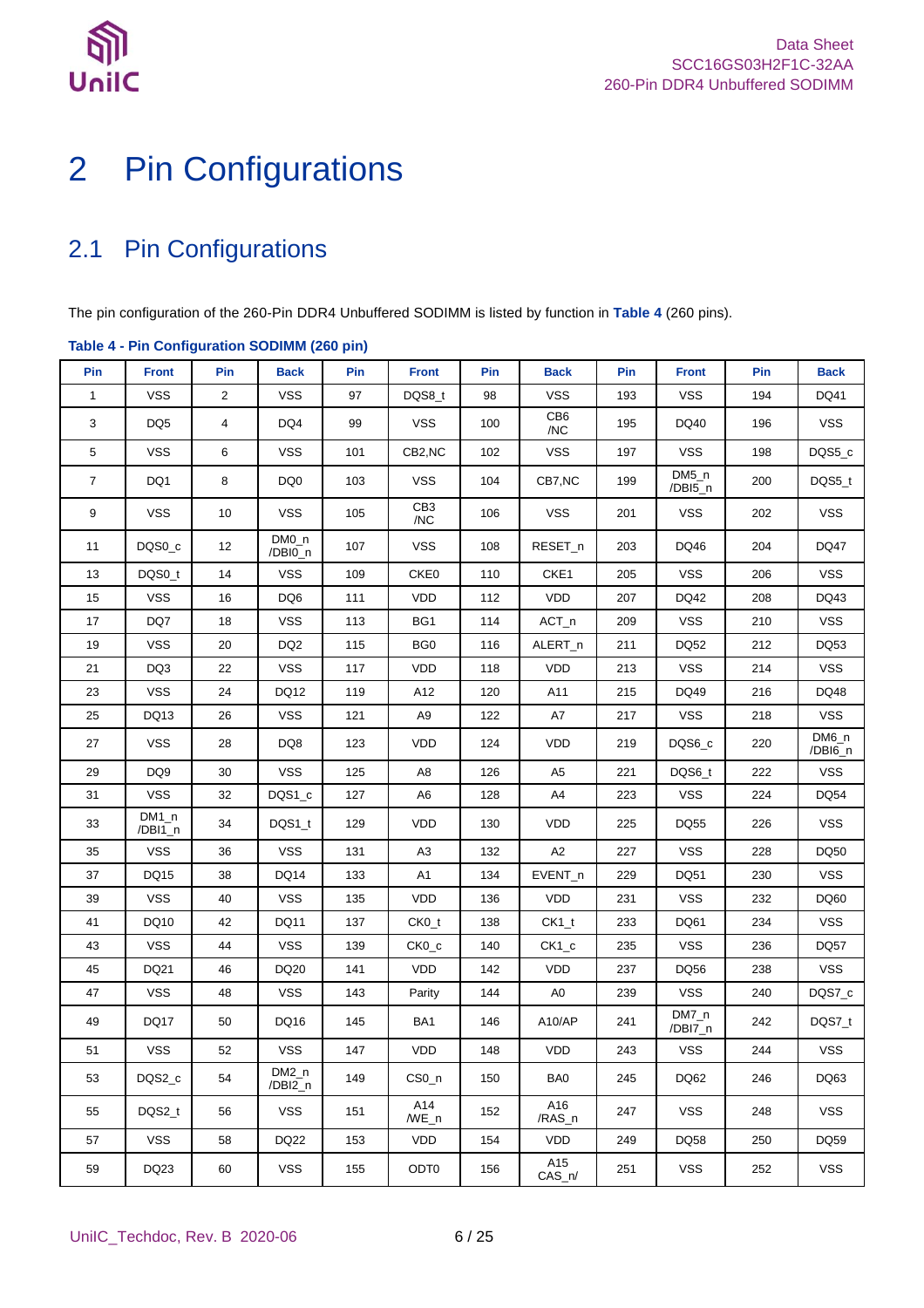# $\mathbb{S}$ UnilC

### Data Sheet SCC16GS03H2F1C-32AA 260-Pin DDR4 Unbuffered SODIMM

| Pin | <b>Front</b>           | Pin | <b>Back</b>            | Pin | <b>Front</b>          | Pin | <b>Back</b>         | Pin | <b>Front</b>  | Pin | <b>Back</b>     |
|-----|------------------------|-----|------------------------|-----|-----------------------|-----|---------------------|-----|---------------|-----|-----------------|
| 61  | <b>VSS</b>             | 62  | DQ18                   | 157 | $CS1_n$               | 158 | A13                 | 253 | SCL           | 254 | <b>SDA</b>      |
| 63  | <b>DQ19</b>            | 64  | <b>VSS</b>             | 159 | VDD                   | 160 | <b>VDD</b>          | 255 | <b>VDDSPD</b> | 256 | SA0             |
| 65  | <b>VSS</b>             | 66  | <b>DQ28</b>            | 161 | ODT <sub>1</sub>      | 162 | CO<br>/CS2_n<br>/NC | 257 | <b>VPP</b>    | 258 | Vtt             |
| 67  | DQ29                   | 68  | <b>VSS</b>             | 163 | VDD                   | 164 | VREFCA              | 259 | <b>VPP</b>    | 260 | SA <sub>1</sub> |
| 69  | <b>VSS</b>             | 70  | <b>DQ24</b>            | 165 | C1<br>$/CS3_n$<br>/NC | 166 | SA <sub>2</sub>     |     |               |     |                 |
| 71  | DQ25                   | 72  | <b>VSS</b>             | 167 | <b>VSS</b>            | 168 | <b>VSS</b>          |     |               |     |                 |
| 73  | <b>VSS</b>             | 74  | DQS3_c                 | 169 | DQ37                  | 170 | DQ36                |     |               |     |                 |
| 75  | $DM3_n$<br>/DBI3_n     | 76  | DQS3_t                 | 171 | <b>VSS</b>            | 172 | <b>VSS</b>          |     |               |     |                 |
| 77  | <b>VSS</b>             | 78  | <b>VSS</b>             | 173 | DQ33                  | 174 | DQ32                |     |               |     |                 |
| 79  | DQ30                   | 80  | DQ31                   | 175 | <b>VSS</b>            | 176 | <b>VSS</b>          |     |               |     |                 |
| 81  | <b>VSS</b>             | 82  | <b>VSS</b>             | 177 | DQS4_c                | 178 | $DM4_n$<br>/DBI4_n  |     |               |     |                 |
| 83  | DQ26                   | 84  | <b>DQ27</b>            | 179 | DQS4 t                | 180 | <b>VSS</b>          |     |               |     |                 |
| 85  | <b>VSS</b>             | 86  | <b>VSS</b>             | 181 | <b>VSS</b>            | 182 | DQ39                |     |               |     |                 |
| 87  | CB <sub>5</sub><br>/NC | 88  | CB4<br>/NC             | 183 | DQ38                  | 184 | <b>VSS</b>          |     |               |     |                 |
| 89  | <b>VSS</b>             | 90  | <b>VSS</b>             | 185 | <b>VSS</b>            | 186 | DQ35                |     |               |     |                 |
| 91  | CB1<br>/NC             | 92  | CB <sub>0</sub><br>/NC | 187 | DQ34                  | 188 | <b>VSS</b>          |     |               |     |                 |
| 93  | <b>VSS</b>             | 94  | <b>VSS</b>             | 189 | <b>VSS</b>            | 190 | DQ45                |     |               |     |                 |
| 95  | DQS8_c                 | 96  | DM8_n<br>/DBI8_n       | 191 | DQ44                  | 192 | <b>VSS</b>          |     |               |     |                 |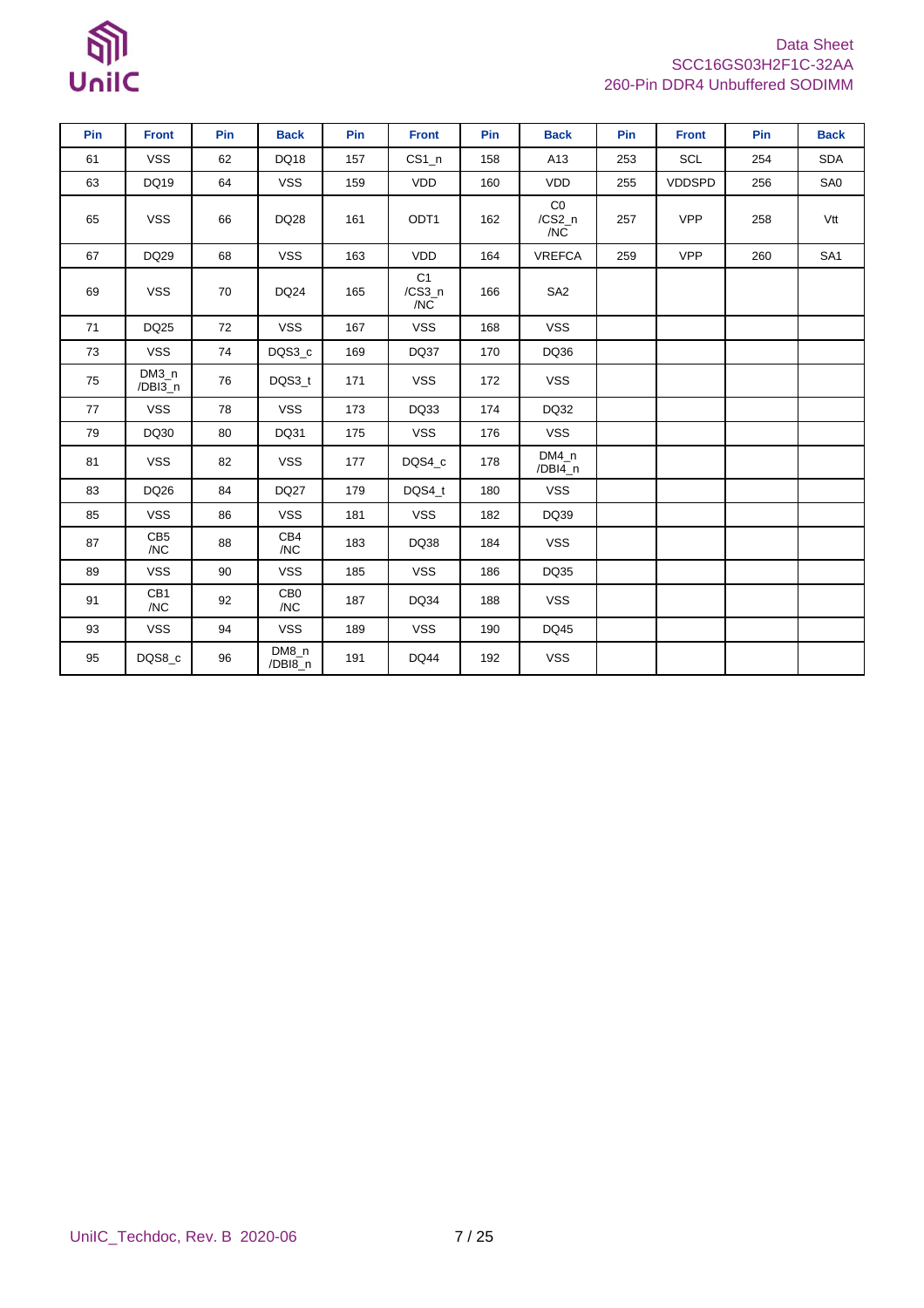

## <span id="page-7-0"></span>2.2 Pin Descriptions

### <span id="page-7-1"></span>**Table 5 - Pin Descriptions**

| <b>Symbol</b>                        | <b>Type</b> | <b>Function</b>                                                                                                                                                                                                                                                                                                                                                                                                                                                                                                                                                                                                                                                                                                                           |
|--------------------------------------|-------------|-------------------------------------------------------------------------------------------------------------------------------------------------------------------------------------------------------------------------------------------------------------------------------------------------------------------------------------------------------------------------------------------------------------------------------------------------------------------------------------------------------------------------------------------------------------------------------------------------------------------------------------------------------------------------------------------------------------------------------------------|
| CKx_t, CKx_c,                        | Input       | Clock: CK_t and CK_c are differential clock inputs. All address and control input signals<br>are sampled on the crossing of the positive edge of CK_t and negative edge of CK_c.                                                                                                                                                                                                                                                                                                                                                                                                                                                                                                                                                          |
| <b>CKEx</b>                          | Input       | Clock Enable: CKE HIGH activates and CKE LOW deactivates internal clock signals and<br>device input buffers and output drivers. Taking CKE LOW provides Precharge Power-<br>Down and Self-Refresh operation (all banks idle), or Active Power-Down (row Active in<br>any bank). CKE is synchronous for Self-Refresh exit. After VREFCA and Internal DQ<br>Vref have become stable during the power on and initialization sequence, they must be<br>maintained during all operations (including Self-Refresh). CKE must be maintained high<br>throughout read and write accesses. Input buffers, excluding CK_t, CK_c, ODT and CKE,<br>are disabled during power-down. Input buffers, excluding CKE, are disabled during Self-<br>Refresh. |
| $CSx_n$                              | Input       | Chip Select: All commands are masked when CS-n is registered HIGH. CS_n provides<br>for external Rank selection. CS_n is considered part of the command code.                                                                                                                                                                                                                                                                                                                                                                                                                                                                                                                                                                             |
| <b>Cx</b>                            | Input       | Chip ID : Chip ID is only used for 3DS for 2,4,8 high stack via TSV to select each slice of<br>stacked component. Chip ID is considered part of the command code.                                                                                                                                                                                                                                                                                                                                                                                                                                                                                                                                                                         |
| <b>ODTx</b>                          | Input       | On Die Termination: ODT (registered HIGH) enables RTT_NOM termination resistance<br>internal to the DDR4 SDRAM. When enabled, ODT is only applied to each DQ, DQS_t,<br>DQS_c, TDQS_t and TDQS_c signal. The ODT pin will be ignored if MR1 is programmed<br>to disable RTT_NOM.                                                                                                                                                                                                                                                                                                                                                                                                                                                          |
| $ACT_n$                              | Input       | Activation Command Input: ACT_n defines the Activation command being entered along<br>with CS_n. The input into RAS_n/A16, CAS_n/A15 and WE_n/A14 will be considered as<br>Row Address A16, A15 and A14                                                                                                                                                                                                                                                                                                                                                                                                                                                                                                                                   |
| RAS_n/A16.<br>CAS_n/A15.<br>WE_n/A14 | Input       | Command Inputs: RAS_n/A16, CAS_n/A15 and WE_n/A14 (along with CS_n) define the<br>command being entered. Those pins have multi function. For example, for activation with<br>ACT_n Low, these are Addresses like A16, A15 and A14 but for non-activation command<br>with ACT_n High, these are Command pins for Read, Write and other command defined<br>in command truth table                                                                                                                                                                                                                                                                                                                                                           |
| <b>BGx</b>                           | Input       | Bank Group Inputs: BG0 - BG1 define which bank group an Active, Read, Write or<br>Precharge command is being applied. BG0 also determines which mode register is to be<br>accessed during a MRS cycle.                                                                                                                                                                                                                                                                                                                                                                                                                                                                                                                                    |
| BAx                                  | Input       | Bank Address Inputs: BA0 - BA1 define to which bank an Active, Read, Write or<br>Precharge command is being applied. Bank address also determines which mode<br>register is to be accessed during a MRS cycle.                                                                                                                                                                                                                                                                                                                                                                                                                                                                                                                            |
| Ax                                   | Input       | Address Inputs: Provide the row address for ACTIVATE Commands and the column<br>address for Read/Write commands to select one location out of the memory array in the<br>respective bank. A10/AP, A12/BC_n, RAS_n/A16, CAS_n/A15 and WE_n/A14 have<br>additional functions. See other rows. The address inputs also provide the op-code during<br>Mode Register Set commands. A17 is only defined for 16 Gb x4 SDRAM configurations.                                                                                                                                                                                                                                                                                                      |
| A10 / AP                             | Input       | Auto-precharge: A10 is sampled during Read/Write commands to determine whether<br>Autoprecharge should be performed to the accessed bank after the Read/Write<br>operation. (HIGH: Autoprecharge; LOW: no Autoprecharge). A10 is sampled during a<br>Precharge command to determine whether the Precharge applies to one bank (A10)<br>LOW) or all banks (A10 HIGH). If only one bank is to be precharged, the bank is selected<br>by bank addresses.                                                                                                                                                                                                                                                                                     |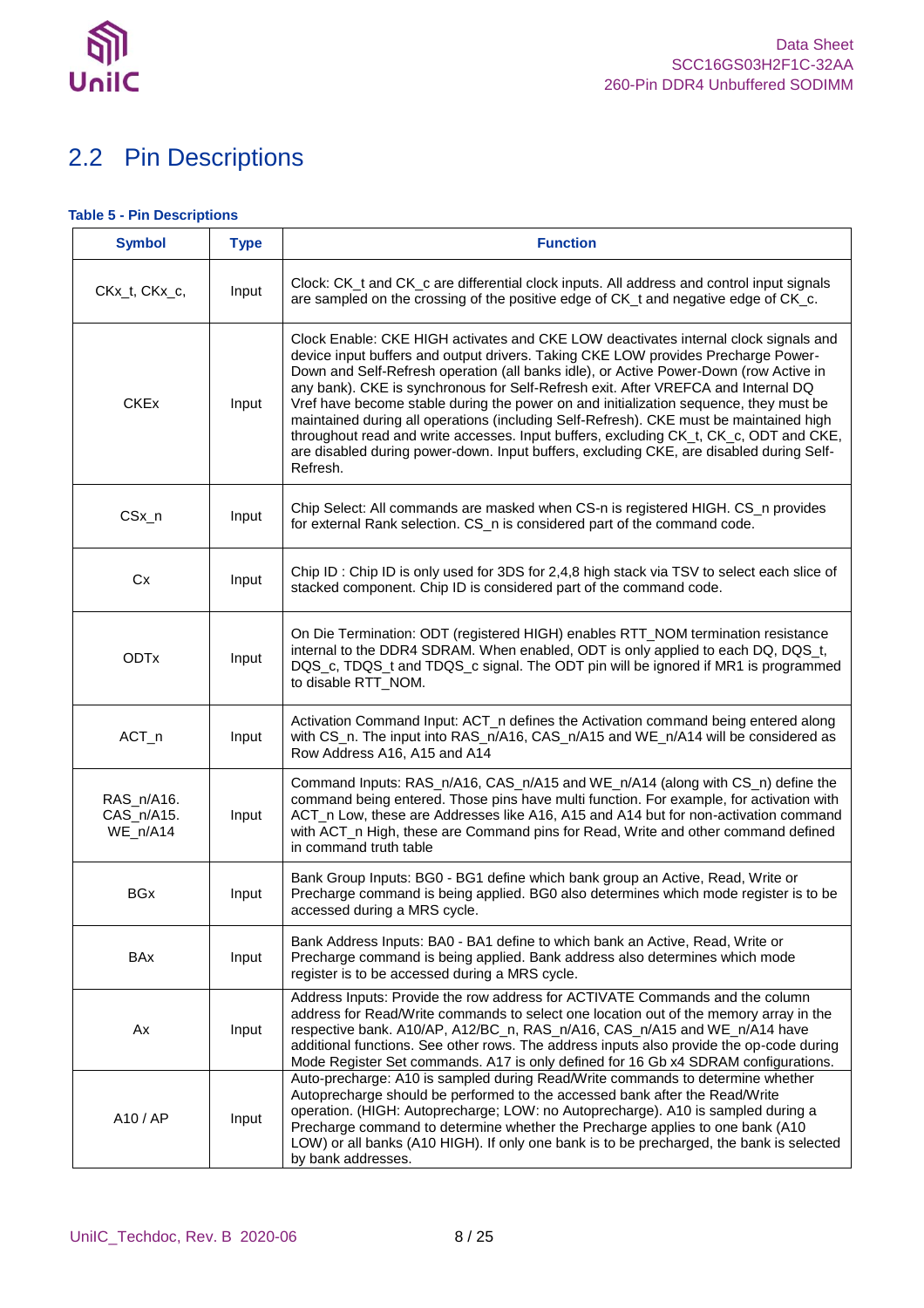

| <b>Symbol</b>                                                          | <b>Type</b>             | <b>Function</b>                                                                                                                                                                                                                                                                                                                                                                                                                                                                                                                                                                                                                                                                                                                                              |
|------------------------------------------------------------------------|-------------------------|--------------------------------------------------------------------------------------------------------------------------------------------------------------------------------------------------------------------------------------------------------------------------------------------------------------------------------------------------------------------------------------------------------------------------------------------------------------------------------------------------------------------------------------------------------------------------------------------------------------------------------------------------------------------------------------------------------------------------------------------------------------|
| $A12/BC_n$                                                             | Input                   | Burst Chop: A12/BC_n is sampled during Read and Write commands to determine if<br>burst chop (on-thefly) will be performed. (HIGH, no burst chop; LOW: burst chopped).<br>See command truth table for details.                                                                                                                                                                                                                                                                                                                                                                                                                                                                                                                                               |
| Parity                                                                 | Input                   | Command and Address Parity Input: DDR4 Supports Even Parity check in SDRAMs with<br>MR setting. Once it's enabled via Register in MR5, then SDRAM calculates Parity with<br>ACT_n, RAS_n/A16, CAS_n/A15, WE_n/A14, BG0-BG1, BA0-BA1, A17-A0. Input parity<br>should be maintained at the rising edge of the clock and at the same time with command<br>& address with CS_n LOW                                                                                                                                                                                                                                                                                                                                                                               |
| SAx                                                                    | Input                   | Serial address inputs: Used to configure the temperature sensor/SPD EEPROM address<br>range on the I2C bus.                                                                                                                                                                                                                                                                                                                                                                                                                                                                                                                                                                                                                                                  |
| <b>SCL</b>                                                             | Input                   | Serial clock for temperature sensor/SPD EEPROM: Used to synchronize communication<br>to and from the temperature sensor/SPD EEPROM on the I2C bus.                                                                                                                                                                                                                                                                                                                                                                                                                                                                                                                                                                                                           |
| RESET_n                                                                | <b>CMOS</b><br>Input    | Active Low Asynchronous Reset: Reset is active when RESET_n is LOW, and inactive<br>when RESET_n is HIGH. RESET_n must be HIGH during normal operation.                                                                                                                                                                                                                                                                                                                                                                                                                                                                                                                                                                                                      |
| DQx, CBx                                                               | I/O                     | Data Input/ Output: Bi-directional data bus. If CRC is enabled via Mode register then<br>CRC code is added at the end of Data Burst. Any DQ from DQ0-DQ3 may indicate the<br>internal Vref level during test via Mode Register Setting MR4 A4=High. Refer to vendor<br>specific data sheets to determine which DQ is used.                                                                                                                                                                                                                                                                                                                                                                                                                                   |
| DQSx_t-DQSx_c                                                          | $\mathsf{I}/\mathsf{O}$ | Data Strobe: output with read data, input with write data. Edge-aligned with read data,<br>centered in write data. The data strobe DQS_t is paired with differential signals DQS_c,<br>respectively, to provide differential pair signaling to the system during reads and writes.<br>DDR4 SDRAM supports differential data strobe only and does not support single-ended.                                                                                                                                                                                                                                                                                                                                                                                   |
| DM_n/DBI_n/<br>TDQS_t<br>(DMU_n,<br>DBIU_n),<br>$(DML_n/$<br>$DBIL_n)$ | I/O                     | Input data mask and data bus inversion: DM_n is an input mask signal for write data.<br>Input data is masked when DM_n is sampled LOW coincident with that input data during<br>a write access. DM_n is sampled on both edges of DQS. DM is multiplexed with the DBI<br>function by the mode register A10, A11, and A12 settings in MR5. For a x8 device, the<br>function of DM or TDQS is enabled by the mode register A11 setting in MR1. DBI_n is an<br>input/output identifying whether to store/output the true or inverted data. If DBI_n is LOW,<br>the data will be stored/ output after inversion inside the DDR4 device and not inverted if<br>DBI_n is HIGH. TDQS is only supported in x8 SDRAM configurations (TDQS is not valid<br>for UDIMMs). |
| <b>SDA</b>                                                             | I/O                     | Serial Data: Bidirectional signal used to transfer data in or out of the EEPROM or<br>EEPROM/TS combo device.                                                                                                                                                                                                                                                                                                                                                                                                                                                                                                                                                                                                                                                |
| ALERT_n                                                                | Output                  | Alert: It has multi functions such as CRC error flag, Command and Address Parity error<br>flag as Output signal. If there is error in CRC, then ALERT_n goes LOW for the period<br>time interval and goes back HIGH. If there is error in Command Address Parity Check,<br>then ALERT_n goes LOW for relatively long period until ongoing SDRAM internal<br>recovery transaction is complete. During Connectivity Test mode this pin functions as an<br>input.                                                                                                                                                                                                                                                                                               |
| EVENT_n                                                                | Output                  | Temperature event: The EVENT_n pin is asserted by the temperature sensor when<br>critical temperature thresholds have been exceeded. This pin has no function (NF) on<br>modules without temperature sensors.                                                                                                                                                                                                                                                                                                                                                                                                                                                                                                                                                |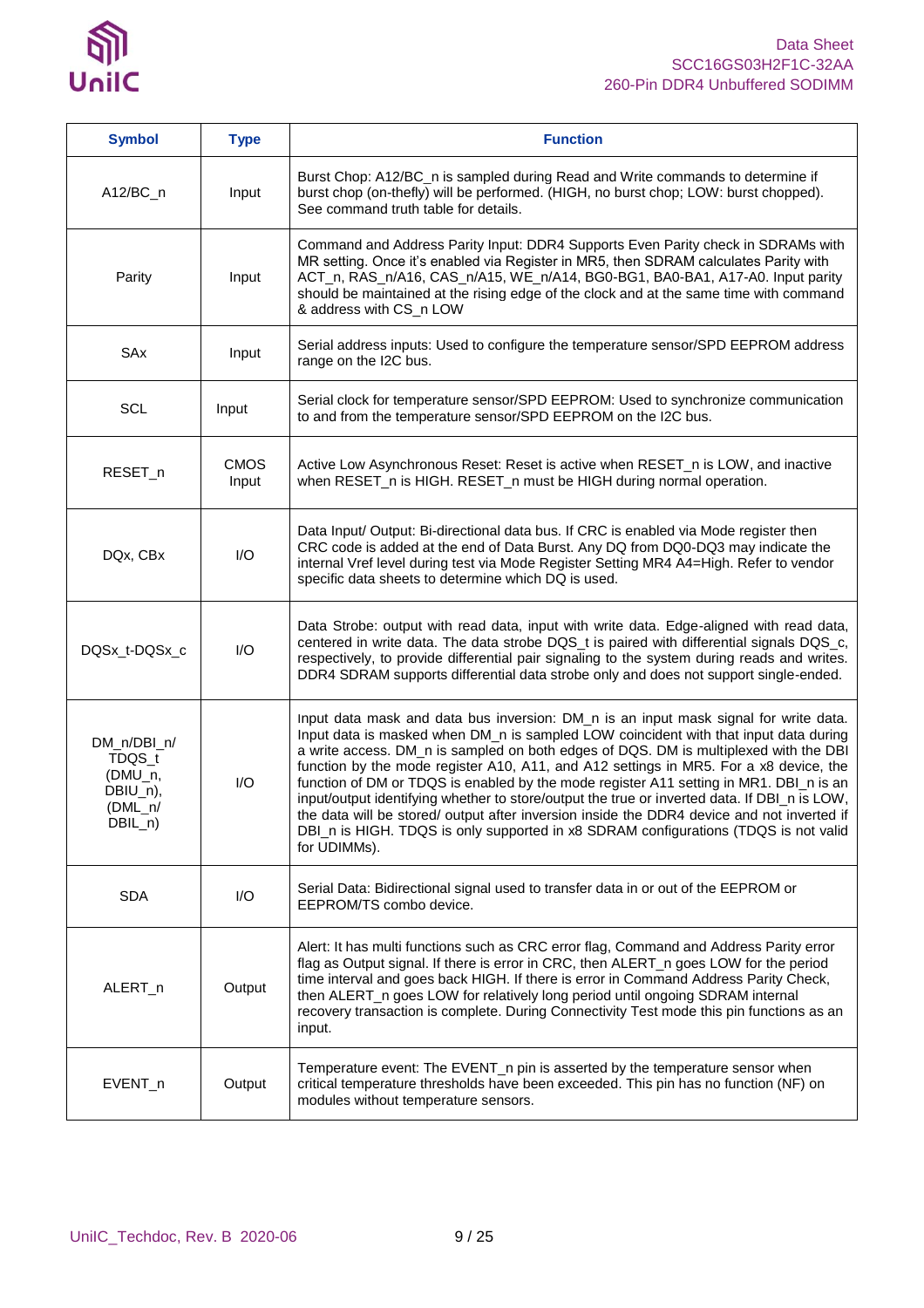

| <b>Symbol</b>                                     | <b>Type</b> | <b>Function</b>                                                                                                                                                                                                                                                                                                                                                                                                                                                                                                                                                                                                                                                                                                                         |
|---------------------------------------------------|-------------|-----------------------------------------------------------------------------------------------------------------------------------------------------------------------------------------------------------------------------------------------------------------------------------------------------------------------------------------------------------------------------------------------------------------------------------------------------------------------------------------------------------------------------------------------------------------------------------------------------------------------------------------------------------------------------------------------------------------------------------------|
| TDQS_t<br>TDQS_c<br>(x8 DRAM-based<br>RDIMM only) | Output      | Termination data strobe: When enabled via the mode register, the DRAM device enables<br>the same RTT termination resistance on TDQS_t and TDQS_c that is applied to DQS_t<br>and DQS_c. When the TDQS function is disabled via the mode register, the DM/TDQS_t<br>pin provides the data mask (DM) function, and the TDQS_c pin is not used. The TDQS<br>function must be disabled in the mode register for both the x4 and x16 configurations.<br>The DM function is supported only in x8 and x16 configurations. DM, DBI, and TDQS are<br>a shared pin and are enabled/disabled by mode register settings. For more information<br>about TDQS, see the DDR4 DRAM component datasheet (TDQS_t and TDQS_c are not<br>valid for UDIMMs). |
| <b>VDD</b>                                        | Supply      | Module power supply: 1.2V (TYP).                                                                                                                                                                                                                                                                                                                                                                                                                                                                                                                                                                                                                                                                                                        |
| <b>VPP</b>                                        | Supply      | DRAM activating power supply: 2.5V -0.125V / +0.250V.                                                                                                                                                                                                                                                                                                                                                                                                                                                                                                                                                                                                                                                                                   |
| <b>VREFCA</b>                                     | Supply      | Reference voltage for control, command, and address pins.                                                                                                                                                                                                                                                                                                                                                                                                                                                                                                                                                                                                                                                                               |
| <b>VSS</b>                                        | Supply      | Ground.                                                                                                                                                                                                                                                                                                                                                                                                                                                                                                                                                                                                                                                                                                                                 |
| <b>VTT</b>                                        | Supply      | Power supply for termination of address, command, and control VDD/2.                                                                                                                                                                                                                                                                                                                                                                                                                                                                                                                                                                                                                                                                    |
| <b>VDDSPD</b>                                     | Supply      | Power supply used to power the I2C bus for SPD.                                                                                                                                                                                                                                                                                                                                                                                                                                                                                                                                                                                                                                                                                         |
| <b>RFU</b>                                        |             | Reserved for Future Use: No on DIMM electrical connection is present                                                                                                                                                                                                                                                                                                                                                                                                                                                                                                                                                                                                                                                                    |
| <b>NC</b>                                         |             | No Connect: No on DIMM electrical connection is present                                                                                                                                                                                                                                                                                                                                                                                                                                                                                                                                                                                                                                                                                 |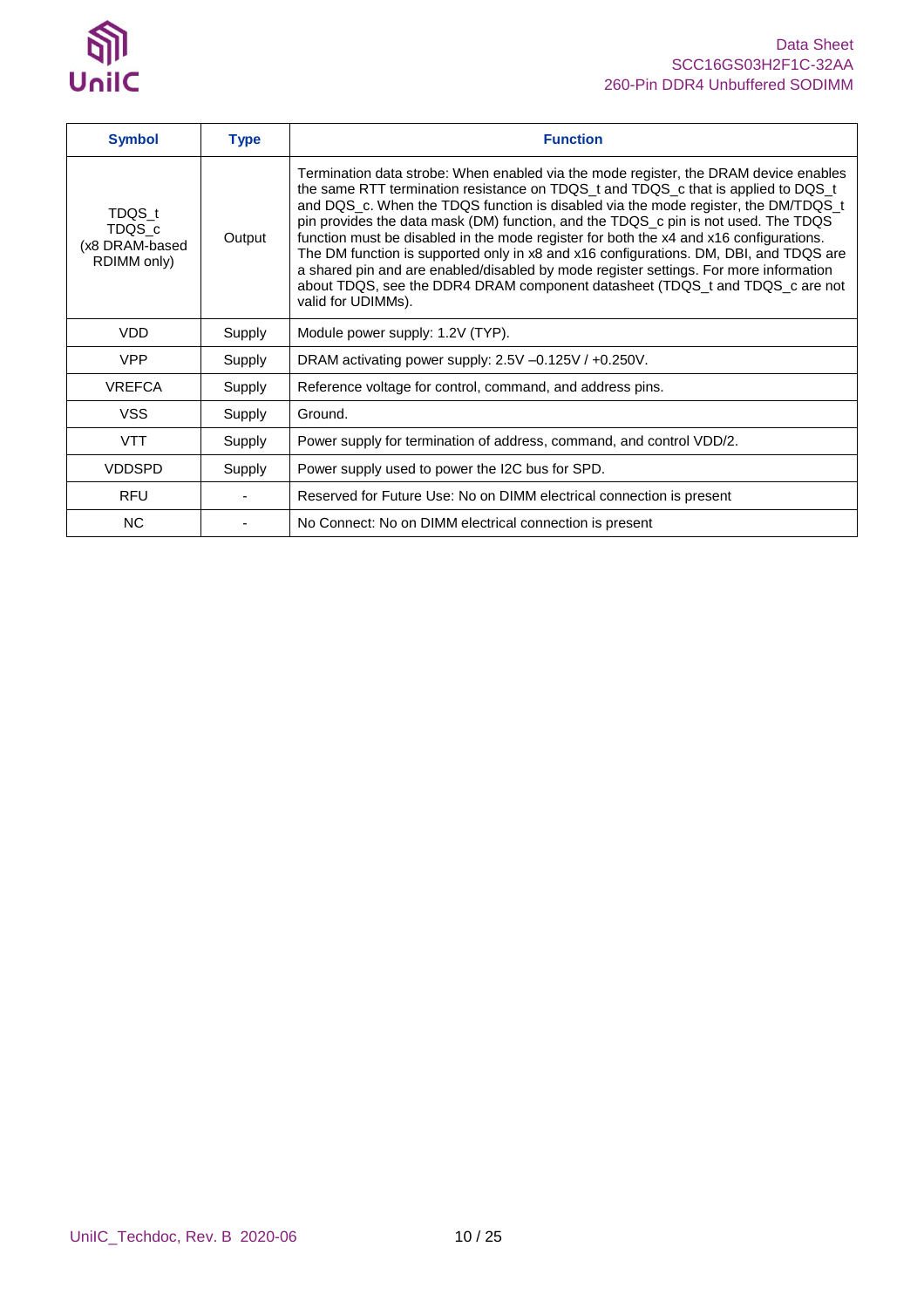

# <span id="page-10-0"></span>3 General Description

### <span id="page-10-1"></span>3.1 General Description

High-speed DDR4 SDRAM modules use DDR4 SDRAM devices with 2 or 4 internal memory bank groups. DDR4 SDRAM modules utilizing 4- and 8-bit-wide DDR4 SDRAM have 4 internal bank groups consisting of 4 memory banks each, providing a total of 16 banks. Sixteen-bit-wide DDR4 SDRAM has 2 internal bank groups consisting of 4 memory banks each, providing a total of 8 banks. DDR4 SDRAM modules benefit from DDR4 SDRAM's use of an 8n-prefetch architecture with an interface designed to transfer two data words per clock cycle at the I/O pins. A single READ or WRITE operation for the DDR4 SDRAM effectively consists of a single 8n-bit-wide, four-clock data transfer at the internal DRAM core and eight corresponding n-bit wide, one-half-clock-cycle data transfers at the I/O pins.

DDR4 modules use two sets of differential signals: DQS, DQS# to capture data and CK and CK# to capture commands, addresses, and control signals. Differential clocks and data strobes ensure exceptional noise immunity for these signals and provide precise crossing points to capture input signals.

## <span id="page-10-2"></span>3.2 Serial Presence-Detect EEPROM Operation

DDR4 SDRAM modules incorporate serial presence-detect. The SPD data is stored in a 512-byte EEPROM. System READ/WRITE operations between the master (system logic) and the slave EEPROM device occur via a standard I2C bus using the DIMM's SCL (clock) SDA (data), and SA (address) pins. Write protect (WP) is connected to VSS, permanently disabling hardware write protection.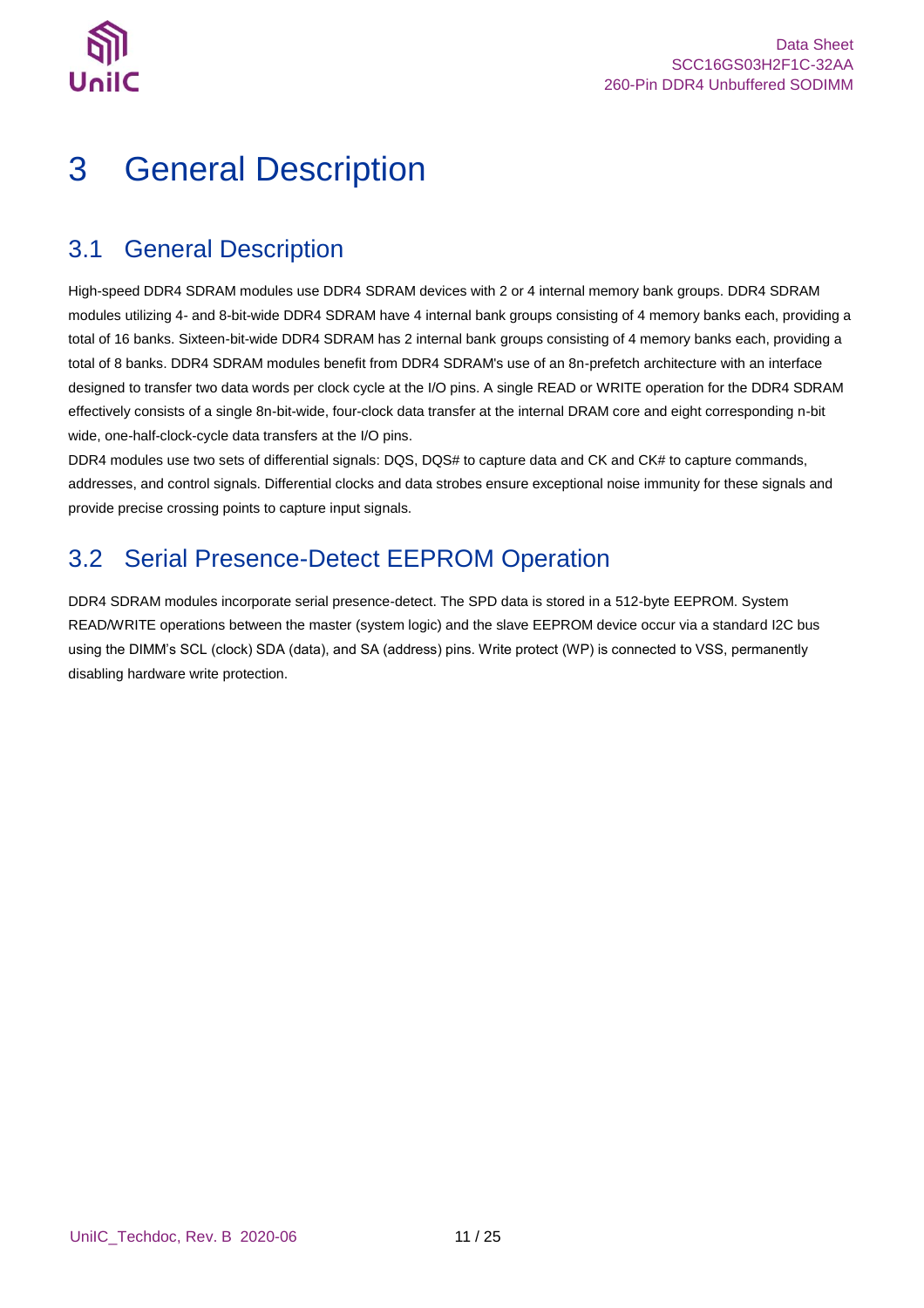

### <span id="page-11-0"></span>3.3 Function Block Diagram

#### <span id="page-11-1"></span>**Figure 1 - Function Block Diagram\_SCC16GS03H2F1C-32AA**



RESET\_n - DDRIV SDRAM U1,U2,U4-U9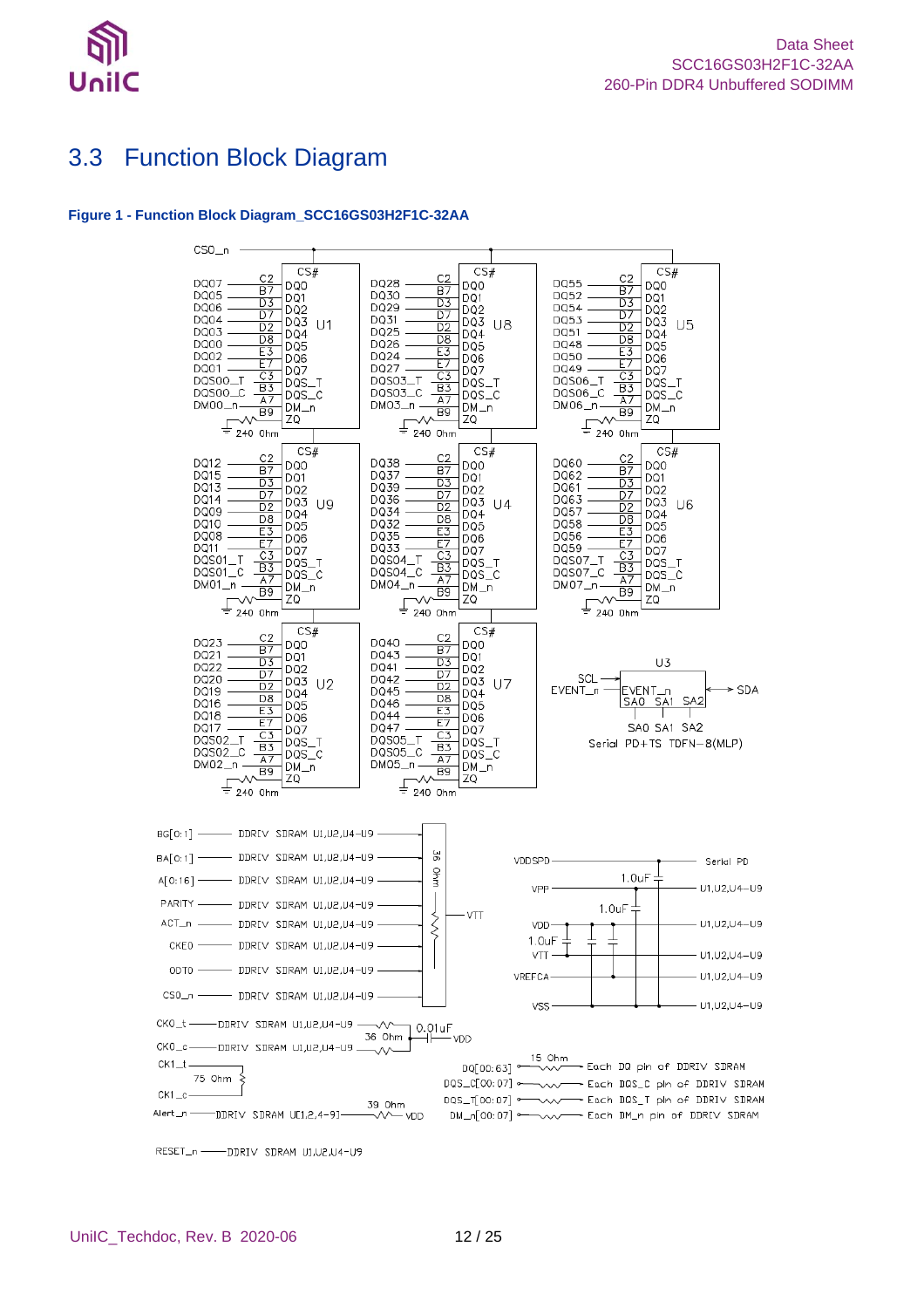

## <span id="page-12-0"></span>3.4 DQ Map

### <span id="page-12-1"></span>**Table 6 - DQ Map\_ SCC16GS03H2F1C-32AA**

| <b>Module</b><br>Pin NO. | <b>Module</b><br><b>DQ</b> | <b>Damping</b><br>RES. | IC NO.         | <b>IC DQ</b>            | <b>Module</b><br>Pin NO. | <b>Module</b><br><b>DQ</b> | <b>Damping</b><br>RES. | IC NO. | <b>IC DQ</b>   |
|--------------------------|----------------------------|------------------------|----------------|-------------------------|--------------------------|----------------------------|------------------------|--------|----------------|
| 8                        | $\mathsf{O}\xspace$        | <b>R98</b>             |                | 5                       | 28                       | 8                          | R93                    |        | 6              |
| $\overline{7}$           | $\mathbf{1}$               | R <sub>6</sub>         |                | $\overline{7}$          | 29                       | $\boldsymbol{9}$           | R <sub>12</sub>        |        | $\overline{4}$ |
| 20                       | $\overline{2}$             | R95                    |                | $\,6\,$                 | 41                       | $10$                       | R <sub>15</sub>        |        | 5              |
| 21                       | 3                          | R <sub>10</sub>        | U1             | $\overline{4}$          | 42                       | 11                         | R89                    |        | $\overline{7}$ |
| $\overline{4}$           | $\overline{4}$             | R199                   |                | $\mathbf{3}$            | 24                       | 12                         | R94                    | U9     | $\mathbf 0$    |
| 3                        | 5                          | R <sub>5</sub>         |                | $\mathbf{1}$            | 25                       | 13                         | R <sub>11</sub>        |        | $\overline{c}$ |
| 16                       | 6                          | R96                    |                | $\overline{c}$          | 38                       | 14                         | R90                    |        | $\mathfrak{S}$ |
| 17                       | $\overline{7}$             | R <sub>9</sub>         |                | $\pmb{0}$               | 37                       | 15                         | R <sub>14</sub>        |        | $\mathbf{1}$   |
| 50                       | 16                         | <b>R87</b>             |                | 5                       | 70                       | 24                         | R82                    |        | $\,6\,$        |
| 49                       | 17                         | <b>R17</b>             |                | $\overline{7}$          | 71                       | 25                         | R <sub>23</sub>        |        | $\overline{4}$ |
| 62                       | 18                         | R84                    |                | 6                       | 83                       | 26                         | R <sub>26</sub>        |        | 5              |
| 63                       | 19                         | R <sub>21</sub>        |                | $\overline{4}$          | 84                       | 27                         | R78                    |        | $\overline{7}$ |
| 46                       | 20                         | R88                    | U2             | $3^{\wedge}$            | 66                       | 28                         | R83                    | U8     | $\mathsf 0$    |
| 45                       | 21                         | R <sub>16</sub>        |                | $\mathbf{1}$            | 67                       | 29                         | R <sub>22</sub>        |        | $\overline{c}$ |
| 58                       | 22                         | R85                    |                | $\overline{c}$          | 79                       | 30                         | R <sub>25</sub>        |        | $\mathbf{1}$   |
| 59                       | 23                         | R <sub>20</sub>        |                | $\pmb{0}$               | 80                       | 31                         | R79                    |        | $\mathfrak{S}$ |
| 174                      | 32                         | <b>R75</b>             |                | 5                       | 195                      | 40                         | R34                    |        | $\mathsf 0$    |
| 173                      | 33                         | R <sub>28</sub>        |                | $\overline{7}$          | 194                      | 41                         | <b>R70</b>             |        | $\overline{a}$ |
| 187                      | 34                         | R32                    |                | $\overline{4}$          | 207                      | 42                         | R37                    |        | $\mathfrak{S}$ |
| 186                      | 35                         | R72                    | U <sub>4</sub> | $\,6\,$                 | 208                      | 43                         | R66                    | U7     | $\mathbf{1}$   |
| 170                      | 36                         | R76                    |                | $\mathbf{3}$            | 191                      | 44                         | R33                    |        | 6              |
| 169                      | 37                         | R <sub>27</sub>        |                | $\mathbf{1}$            | 190                      | 45                         | R71                    |        | $\overline{4}$ |
| 183                      | 38                         | R31                    |                | $\pmb{0}$               | 203                      | 46                         | R36                    |        | 5              |
| 182                      | 39                         | R73                    |                | $\overline{c}$          | 204                      | 47                         | <b>R67</b>             |        | $\overline{7}$ |
| 216                      | 48                         | R64                    |                | 5                       | 237                      | 56                         | R45                    |        | 6              |
| 215                      | 49                         | R39                    |                | $\boldsymbol{7}$        | 236                      | 57                         | <b>R59</b>             |        | $\overline{4}$ |
| 228                      | 50                         | R61                    |                | $\,6\,$                 | 249                      | 58                         | R48                    |        | 5              |
| 229                      | 51                         | R43                    | U <sub>5</sub> | $\overline{\mathbf{4}}$ | 250                      | 59                         | <b>R55</b>             | U6     | $\overline{7}$ |
| 211                      | 52                         | R38                    |                | $\mathbf{1}$            | 232                      | 60                         | R60                    |        | 0              |
| 212                      | 53                         | R65                    |                | $\mathbf{3}$            | 233                      | 61                         | R44                    |        | $\overline{a}$ |
| 224                      | 54                         | R62                    |                | $\overline{a}$          | 245                      | 62                         | <b>R47</b>             |        | $\mathbf{1}$   |
| 225                      | 55                         | R42                    |                | $\mathbf 0$             | 246                      | 63                         | R56                    |        | 3              |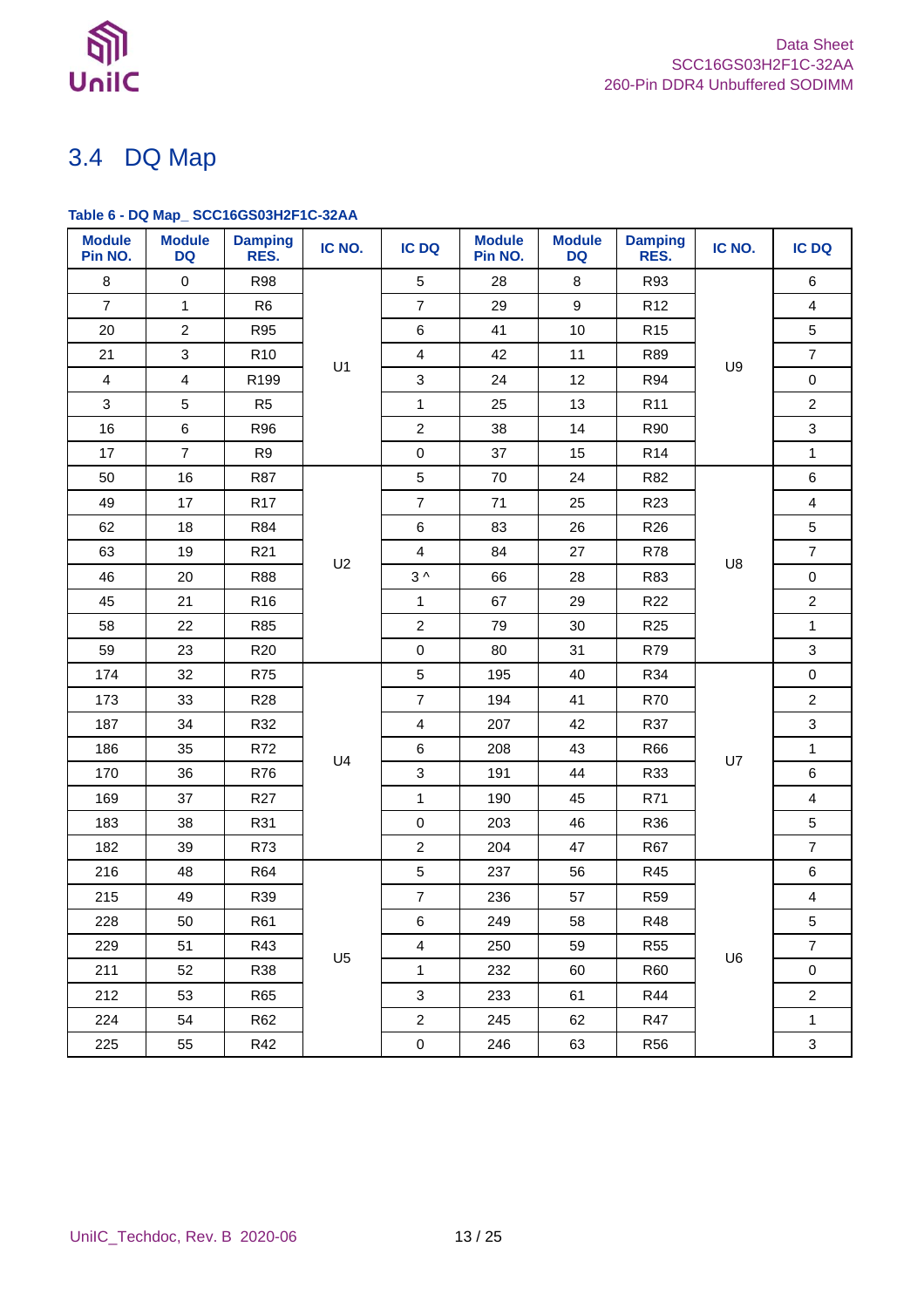

## <span id="page-13-0"></span>4 Electrical Characteristics

This chapter contains speed grade definition, AC timing parameter and ODT tables.

## <span id="page-13-1"></span>4.1 Absolute Maximum Ratings

*Attention: Stresses greater than those listed under "Absolute Maximum Ratings" may cause permanent damage to the device. This is a stress rating only and functional operation of the device at these or any other conditions above those indicated in the operational sections of this specification is not implied. Exposure to absolute maximum rating conditions for extended periods may affect reliability.*

#### <span id="page-13-2"></span>**Table 7 - Absolute Maximum Ratings**

| <b>Symbol</b>        | <b>Parameter</b>                                           | <b>Rating</b> | Unit   | <b>Note</b> |  |
|----------------------|------------------------------------------------------------|---------------|--------|-------------|--|
|                      |                                                            | Min.          | Max.   |             |  |
| $V_{DD}$             | Voltage on $V_{\text{DD}}$ pin relative to $V_{\text{SS}}$ | $-0.4$        | $+1.5$ |             |  |
| $V_{DDQ}$            | Voltage on $V_{DDO}$ pin relative to $V_{SS}$              | $-0.4$        | $+1.5$ |             |  |
| $V_{\mathsf{PP}}$    | Voltage on $V_{\text{PP}}$ pin relative to $V_{\text{SS}}$ | $-0.4$        | 3.0    |             |  |
| $V_{IN}$ , $V_{OUT}$ | Voltage on any pin relative to $V_{SS}$                    | $-0.4$        | $+1.5$ |             |  |
| $\tau_{\text{src}}$  | Storage Temperature                                        | $-50$         | $+100$ | °C          |  |

.<br>Attention: Stresses above the max. values listed here may cause permanent damage to the device. Exposure to absolute maximum rating conditions for extended periods may affect device reliability. Maximum ratings are absolute ratings; exceeding only one of these values may cause irreversible damage to integrated circuit.

#### <span id="page-13-3"></span>**Table 8 - DRAM Component Operating Temperature Range**

| <b>Symbol</b> | <b>Parameter</b>             | <b>Rating</b> |      | <b>Unit</b>  | <b>Note</b> |
|---------------|------------------------------|---------------|------|--------------|-------------|
|               |                              | Min.          | Max. |              |             |
| ' CASE        | <b>Operating Temperature</b> |               | 95   | $\circ$<br>ັ | 1)2)3)4)    |

1) Operating Temperature is the case surface temperature on the center / top side of the DRAM.

2) The operating temperature ranges are the temperatures where all DRAM specification will be supported. During operation, the DRAM case temperature must be maintained between 0 - 95 °C under all other specification parameters.

- 3) Above 85 °C the Auto-Refresh command interval has to be reduced to  $t_{\text{REF}}$  = 3.9 µs
- 4) When operating this product in the 85 °C to 95 °C T<sub>CASE</sub> temperature range, the High Temperature Self Refresh has to be enabled by setting EMR(2) bit A7 to "1".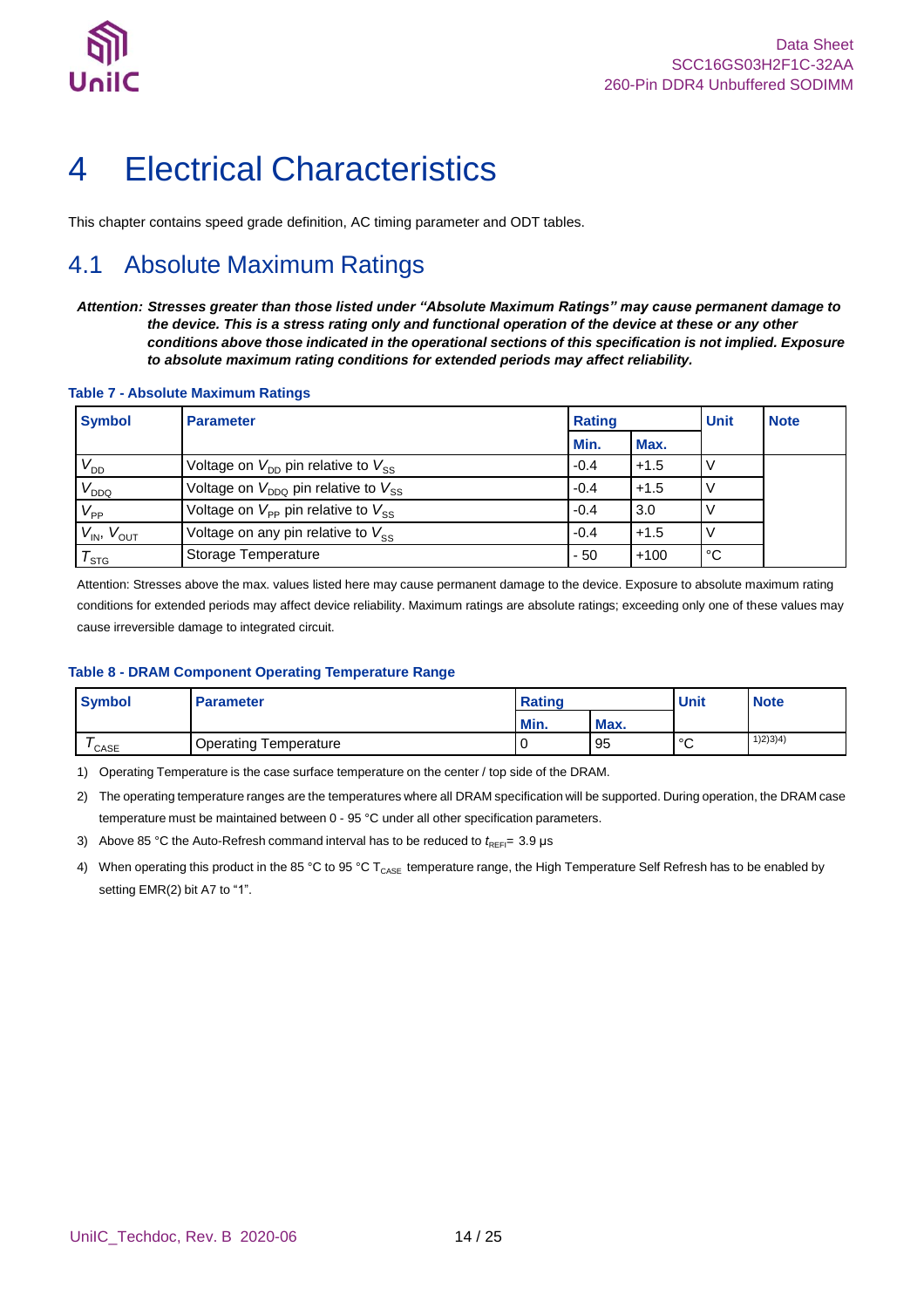

## <span id="page-14-0"></span>4.2 Operating Conditions

### <span id="page-14-1"></span>**Table 9 - Supply Voltage Levels and AC / DC Operating Conditions**

|                              |                                                 | <b>Values</b>               |                      |                             |             |             |
|------------------------------|-------------------------------------------------|-----------------------------|----------------------|-----------------------------|-------------|-------------|
| <b>Parameter</b>             | <b>Symbol</b>                                   | Min.                        | Typ.                 | Max.                        | <b>Unit</b> | <b>Note</b> |
| Device Supply Voltage        | $V_{DD}$                                        | 1.14                        | 1.2                  | 1.26                        | V           | 1), 2), 3)  |
| <b>Output Supply Voltage</b> | $V_{DDQ}$                                       | 1.14                        | 1.2                  | 1.26                        | v           | 1), 2), 3)  |
| Peak-to-Peak Voltage         | $V_\mathsf{PP}$                                 | 2.375                       | 2.5                  | 2.75                        | V           | 3)          |
| Input Reference Voltage      | $V_{\text{REF}}$                                | $0.49 \times V_{\text{DD}}$ | $0.5 \times V_{DDO}$ | $0.51 \times V_{\text{DD}}$ | v           |             |
| DC Input Logic High          | $V_{\text{IH.CA}(\underline{\mathsf{DC65}})}$   | $V_{\text{REFCA}} + 0.065$  |                      | $V_{DD}$                    | V           |             |
| DC Input Logic Low           | $V_{\text{IL.CA (D\text{C65})}}$                | <b>Vss</b>                  |                      | $V_{\text{REFCA}} - 0.065$  | $\vee$      |             |
| AC Input Logic High          | $V_{\mathsf{IH.CA}(\underline{\mathsf{AC90}})}$ | $V_{\text{REF}}$ + 0.09     |                      |                             | V           |             |
| AC Input Logic Low           | $V_{\text{IL,CA (AC90)}}$                       |                             |                      | $V_{\text{REF}}$ -0.09      | V           |             |

#### **Notes:**

1) Under all conditions VDDQ must be less than or equal to VDD.

2) VDDQ tracks with VDD. AC parameters are measured with VDD and VDDQ tied together.

3) DC bandwidth is limited to 20MHz.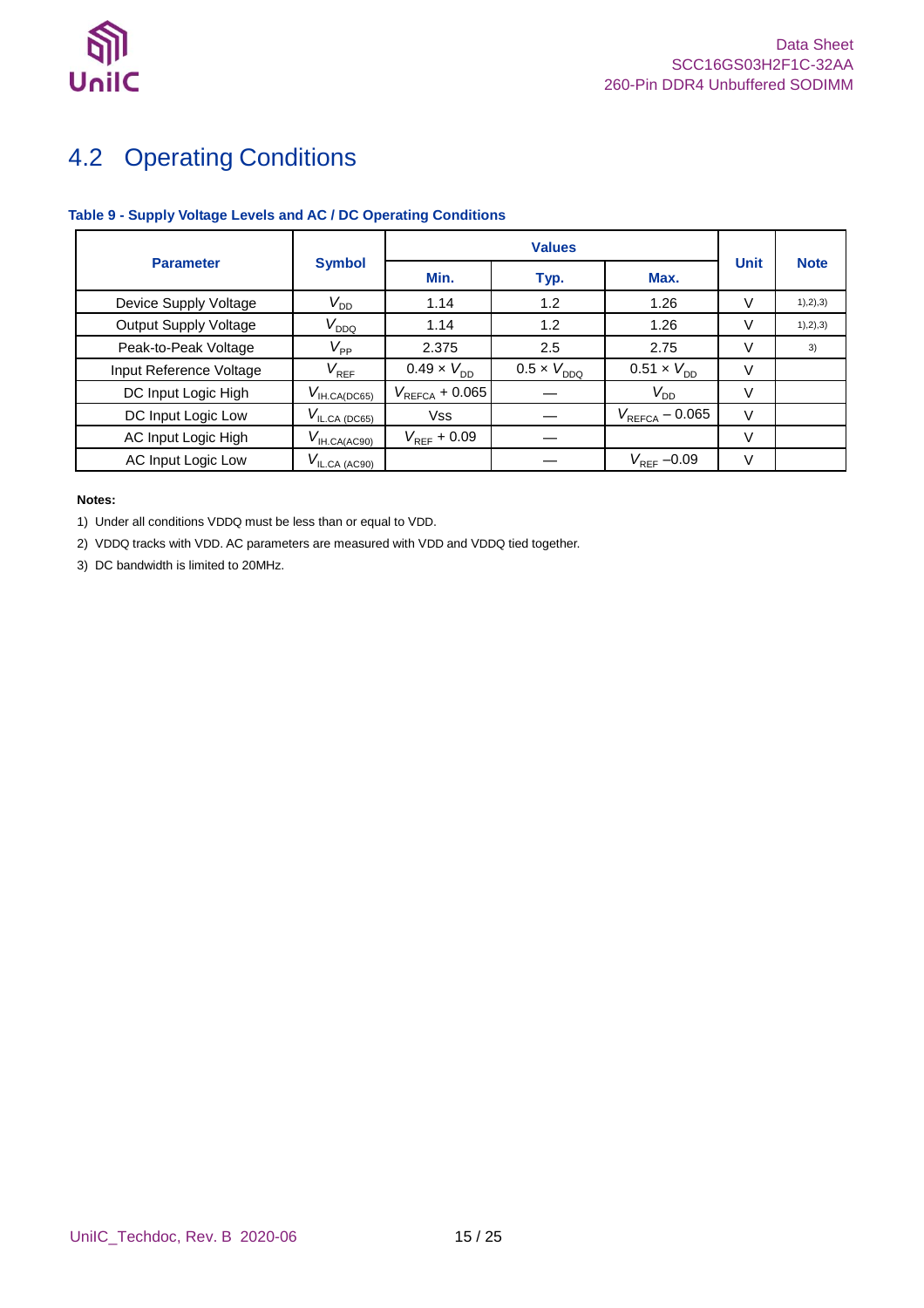

## <span id="page-15-0"></span>4.3 Module and Component Speed Grades

DDR4 components may exceed the listed module speed grades; module may not be available in all listed speed grades

<span id="page-15-1"></span>**Table 10 - Module and Component Speed Grades**

| <b>Module Speed Grade</b> | <b>Component Speed Grade</b> |
|---------------------------|------------------------------|
| $-32AA$                   | 3200-22-22-22                |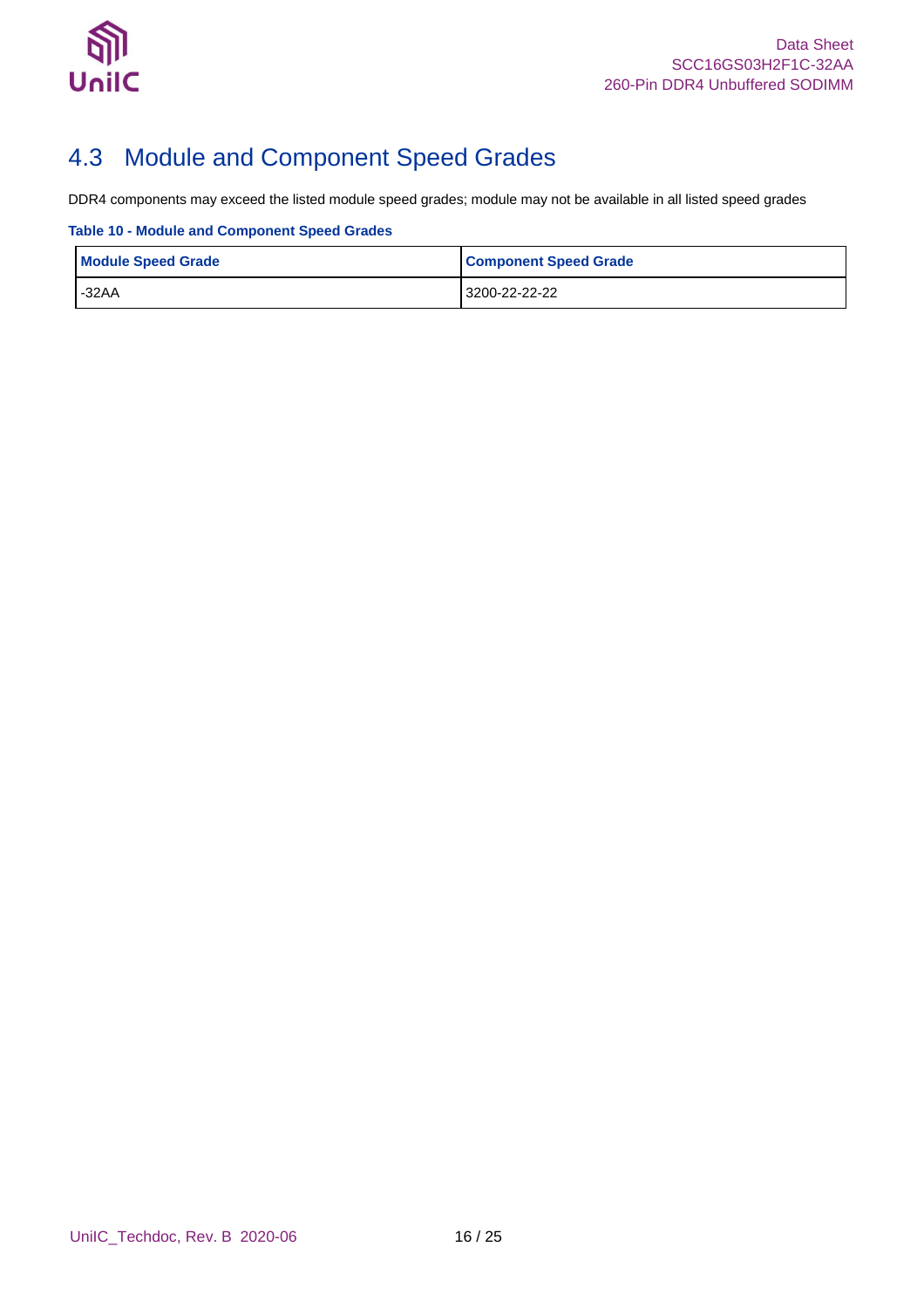

## <span id="page-16-0"></span>4.4 *IDD/I*PP Specifications and Conditions

List of tables defining  $I_{\text{DD}}$  / $I_{\text{PP}}$  Specifications and Conditions.

<span id="page-16-1"></span>Table 11 **-**  $I_{DD}$  /  $I_{PP}$  Measurement Conditions

| <b>Symbol</b>                        | <b>Description</b>                                                                                                                                                                                                                                                                                                                                                                                                                                                                                                                 |
|--------------------------------------|------------------------------------------------------------------------------------------------------------------------------------------------------------------------------------------------------------------------------------------------------------------------------------------------------------------------------------------------------------------------------------------------------------------------------------------------------------------------------------------------------------------------------------|
|                                      | Operating One Bank Active-Precharge Current (AL=0)                                                                                                                                                                                                                                                                                                                                                                                                                                                                                 |
| IDD <sub>0</sub><br>IPP <sub>0</sub> | CKE: High; External clock: On; tCK, nRC, nRAS, CL: Refer to Component Datasheet for detail pattern; BL: 8 <sup>1</sup> ;<br>AL: 0; CS_n: High between ACT and PRE; Command, Address, Bank Group Address, Bank Address Inputs:<br>partially toggling; Data IO: VDDQ; DM_n: stable at 1; Bank Activity: Cycling with one bank active at a time:<br>$0,0,1,1,2,2,$ ; Output Buffer and RTT: Enabled in Mode Registers <sup>2</sup> ; ODT Signal: stable at 0; Pattern Details:<br>Refer to Component Datasheet for detail pattern     |
|                                      | Operating One Bank Active-Read-Precharge Current (AL=0)                                                                                                                                                                                                                                                                                                                                                                                                                                                                            |
| IDD <sub>1</sub><br>IPP1             | CKE: High; External clock: On; tCK, nRC, nRAS, nRCD, CL: Refer to Component Datasheet for detail pattern;<br>BL: 8 <sup>1</sup> ; AL: 0; CS_n: High between ACT, RD and PRE; Command, Address, Bank Group Address, Bank Address<br>Inputs, Data IO: partially toggling; DM_n: stable at 1; Bank Activity: Cycling with one bank active at a time:<br>$0,0,1,1,2,2,$ ; Output Buffer and RTT: Enabled in Mode Registers <sup>2</sup> ; ODT Signal: stable at 0; Pattern Details:<br>Refer to Component Datasheet for detail pattern |
|                                      | Precharge Standby Current (AL=0)                                                                                                                                                                                                                                                                                                                                                                                                                                                                                                   |
| IDD <sub>2N</sub><br>IPP2N           | CKE: High; External clock: On; tCK, CL: Refer to Component Datasheet for detail pattern; BL: 8 <sup>1</sup> ; AL: 0; CS_n:<br>stable at 1; Command, Address, Bank Group Address, Bank Address Inputs: partially toggling; Data IO: VDDQ;<br>DM_n: stable at 1; Bank Activity: all banks closed; Output Buffer and RTT: Enabled in Mode Registers <sup>2</sup> ; ODT<br>Signal: stable at 0; Pattern Details: Refer to Component Datasheet for detail pattern                                                                       |
|                                      | Precharge Standby ODT Current                                                                                                                                                                                                                                                                                                                                                                                                                                                                                                      |
| <b>IDD2NT</b>                        | CKE: High; External clock: On; tCK, CL: Refer to Component Datasheet for detail pattern; BL: 8 <sup>1</sup> ; AL: 0; CS_n:<br>stable at 1; Command, Address, Bank Group Address, Bank Address Inputs: partially toggling ; Data IO: VSSQ;<br>DM_n: stable at 1; Bank Activity: all banks closed; Output Buffer and RTT: Enabled in Mode Registers <sup>2</sup> ; ODT<br>Signal: toggling according; Pattern Details: Refer to Component Datasheet for detail pattern                                                               |
| IDD <sub>2</sub> P<br>IPP2P          | Precharge Power-Down Current CKE: Low; External clock: On; tCK, CL: Refer to Component Datasheet for<br>detail pattern; BL: 8 <sup>1</sup> ; AL: 0; CS_n: stable at 1; Command, Address, Bank Group Address, Bank Address Inputs:<br>stable at 0; Data IO: VDDQ; DM_n: stable at 1; Bank Activity: all banks closed; Output Buffer and RTT: Enabled<br>in Mode Registers <sup>2</sup> ; ODT Signal: stable at 0                                                                                                                    |
|                                      | Precharge Quiet Standby Current                                                                                                                                                                                                                                                                                                                                                                                                                                                                                                    |
| IDD2Q                                | CKE: High; External clock: On; tCK, CL: Refer to Component Datasheet for detail pattern; BL: 8 <sup>1</sup> ; AL: 0; CS_n:<br>stable at 1; Command, Address, Bank Group Address, Bank Address Inputs: stable at 0; Data IO: VDDQ; DM_n:<br>stable at 1;Bank Activity: all banks closed; Output Buffer and RTT: Enabled in Mode Registers <sup>2</sup> ; ODT Signal:<br>stable at 0                                                                                                                                                 |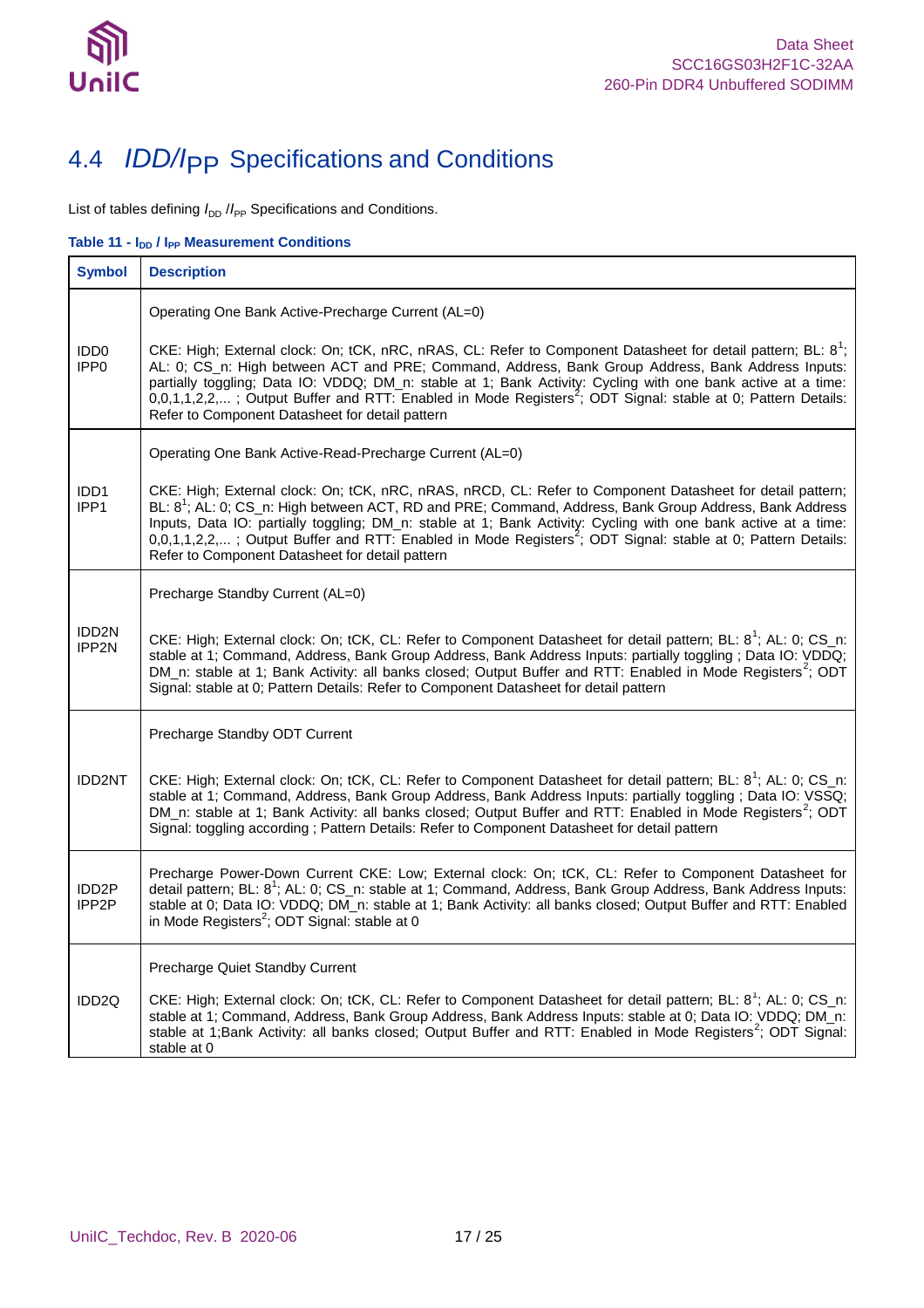

| <b>Symbol</b>               | <b>Description</b>                                                                                                                                                                                                                                                                                                                                                                                                                                                                                                                                                                                          |
|-----------------------------|-------------------------------------------------------------------------------------------------------------------------------------------------------------------------------------------------------------------------------------------------------------------------------------------------------------------------------------------------------------------------------------------------------------------------------------------------------------------------------------------------------------------------------------------------------------------------------------------------------------|
|                             | <b>Active Standby Current</b>                                                                                                                                                                                                                                                                                                                                                                                                                                                                                                                                                                               |
| IDD3N<br>IPP3N              | CKE: High; External clock: On; tCK, CL: Refer to Component Datasheet for detail pattern; BL: 8 <sup>1</sup> ; AL: 0; CS_n:<br>stable at 1; Command, Address, Bank Group Address, Bank Address Inputs: partially toggling Data IO: VDDQ;<br>DM_n: stable at 1;Bank Activity: all banks open; Output Buffer and RTT: Enabled in Mode Registers <sup>2</sup> ; ODT<br>Signal: stable at 0; Pattern Details: Refer to Component Datasheet for detail pattern                                                                                                                                                    |
|                             | <b>Active Power-Down Current</b>                                                                                                                                                                                                                                                                                                                                                                                                                                                                                                                                                                            |
| IDD3P<br>IPP3P              | CKE: Low; External clock: On; tCK, CL: sRefer to Component Datasheet for detail pattern; BL: 8 <sup>1</sup> ; AL: 0; CS_n:<br>stable at 1; Command, Address, Bank Group Address, Bank Address Inputs: stable at 0; Data IO: VDDQ;<br>DM_n: stable at 1; Bank Activity: all banks open; Output Buffer and RTT: Enabled in Mode Registers <sup>2</sup> ; ODT<br>Signal: stable at 0                                                                                                                                                                                                                           |
|                             | <b>Operating Burst Read Current</b>                                                                                                                                                                                                                                                                                                                                                                                                                                                                                                                                                                         |
| IDD4R<br>IPP4R              | CKE: High; External clock: On; tCK, CL: Refer to Component Datasheet for detail pattern; BL: 8 <sup>2</sup> ; AL: 0; CS_n:<br>High between RD; Command, Address, Bank Group Address, Bank Address Inputs: partially toggling ; Data IO:<br>seamless read data burst with different data between one burst and the next one according; DM_n: stable at 1;<br>Bank Activity: all banks open, RD commands cycling through banks: 0,0,1,1,2,2,; Output Buffer and RTT:<br>Enabled in Mode Registers <sup>2</sup> ; ODT Signal: stable at 0; Pattern Details: Refer to Component Datasheet for detail<br>pattern |
|                             | <b>Operating Burst Write Current</b>                                                                                                                                                                                                                                                                                                                                                                                                                                                                                                                                                                        |
| IDD4W<br>IPP4W              | CKE: High; External clock: On; tCK, CL: Refer to Component Datasheet for detail pattern; BL: 8 <sup>1</sup> ; AL: 0; CS_n:<br>High between WR; Command, Address, Bank Group Address, Bank Address Inputs: partially toggling; Data IO:<br>seamless write data burst with different data between one burst and the next one; DM_n: stable at 1; Bank<br>Activity: all banks open, WR commands cycling through banks: 0,0,1,1,2,2,; Output Buffer and RTT: Enabled<br>in Mode Registers <sup>2</sup> ; ODT Signal: stable at HIGH; Pattern Details: Refer to Component Datasheet for detail<br>pattern        |
|                             | Burst Refresh Current (1X REF)                                                                                                                                                                                                                                                                                                                                                                                                                                                                                                                                                                              |
| IDD5B<br>IPP <sub>5</sub> B | CKE: High; External clock: On; tCK, CL, nRFC: Refer to Component Datasheet for detail pattern; BL: 8 <sup>1</sup> ; AL: 0;<br>CS_n: High between REF; Command, Address, Bank Group Address, Bank Address Inputs: partially toggling;<br>Data IO: VDDQ; DM_n: stable at 1; Bank Activity: REF command every nRFC; Output Buffer and RTT: Enabled<br>in Mode Registers <sup>2</sup> ; ODT Signal: stable at 0; Pattern Details: Refer to Component Datasheet for detail pattern                                                                                                                               |
| IDD5F2<br>IPP5F2            | Burst Refresh Current (2X REF)<br>tRFC=tRFC x2,                                                                                                                                                                                                                                                                                                                                                                                                                                                                                                                                                             |
| IDD5F4<br>IPP5F4            | Burst Refresh Current (4X REF)<br>$tRFC=tRFC_x4$ ,                                                                                                                                                                                                                                                                                                                                                                                                                                                                                                                                                          |
|                             | Self Refresh Current: Normal Temperature Range                                                                                                                                                                                                                                                                                                                                                                                                                                                                                                                                                              |
| <b>IDD6N</b><br>IPP6N       | Tcase: 0 - 85°C; Low Power Array Self Refresh (LP ASR) : Normal4; CKE: Low; External clock: Off; CK_t and<br>CK_c#: LOW; CL: Refer to Component Datasheet for detail pattern; BL: 8 <sup>1</sup> ; AL: 0; CS_n#, Command, Address,<br>Bank Group Address, Bank Address, Data IO:<br>High; DM n: stable at 1; Bank Activity: Self-Refresh operation; Output Buffer and RTT: Enabled in Mode<br>Registers2; ODT Signal: MIDLEVEL                                                                                                                                                                              |
|                             | Self-Refresh Current: Extended Temperature Range)                                                                                                                                                                                                                                                                                                                                                                                                                                                                                                                                                           |
| IDD6E<br>IPP6E              | TCase: 0 - 95°C; Low Power Array Self Refresh (LP ASR) : Extended4; CKE: Low; External clock: Off; CK_t and<br>CK_c: LOW; CL: Refer to Component Datasheet for detail pattern; BL: 8 <sup>1</sup> ; AL: 0; CS_n, Command, Address,<br>Bank Group Address, Bank Address, Data IO: High; DM_n:stable at 1; Bank Activity: Extended Temperature<br>Self-Refresh operation; Output Buffer and RTT: Enabled in Mode Registers2; ODT Signal: MID-LEVEL                                                                                                                                                            |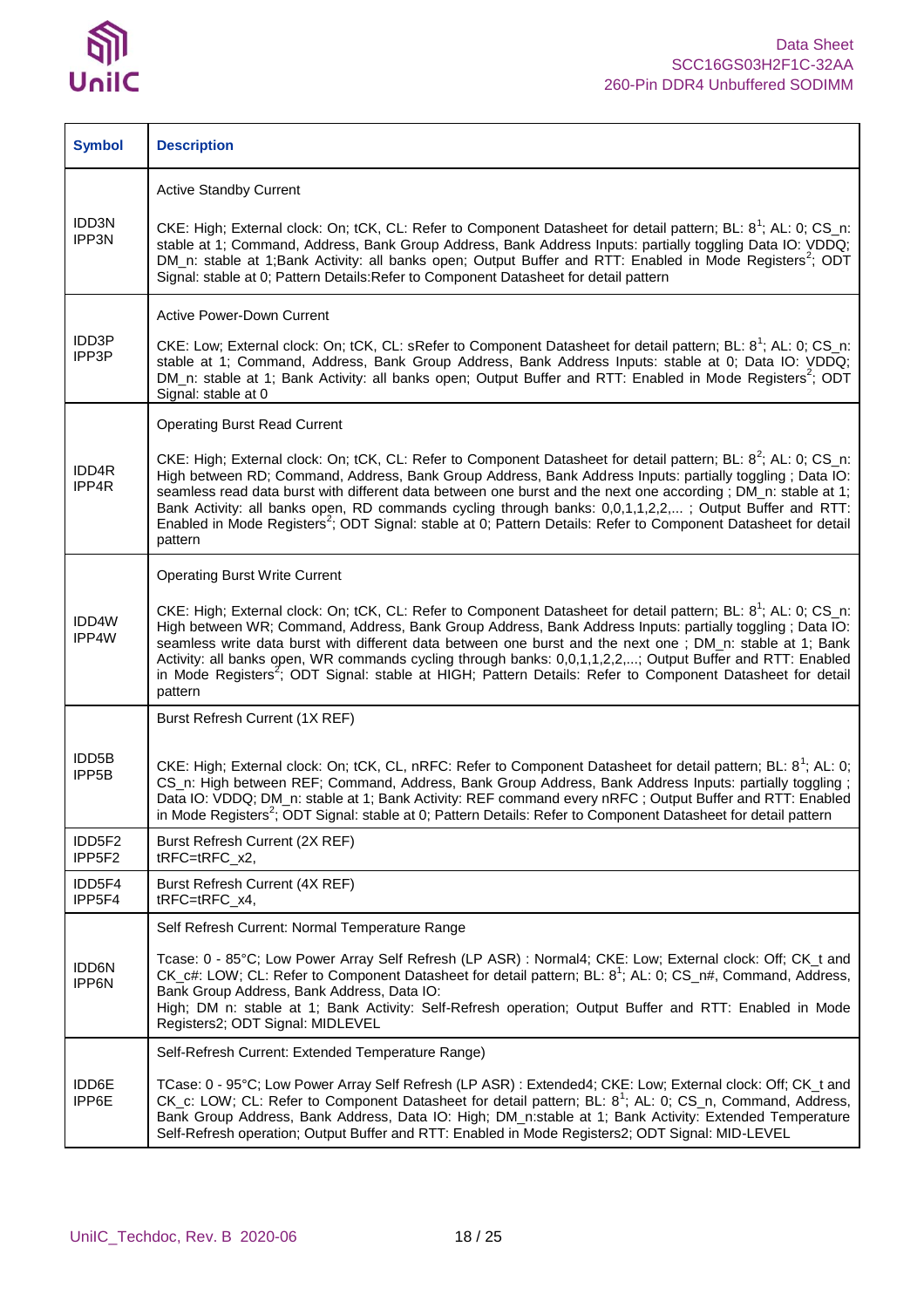

| <b>Symbol</b>            | <b>Description</b>                                                                                                                                                                                                                                                                                                                                                                                                                                                                                                                                                                                                                                                                          |
|--------------------------|---------------------------------------------------------------------------------------------------------------------------------------------------------------------------------------------------------------------------------------------------------------------------------------------------------------------------------------------------------------------------------------------------------------------------------------------------------------------------------------------------------------------------------------------------------------------------------------------------------------------------------------------------------------------------------------------|
| <b>IDD6R</b><br>IPP6R    | Self-Refresh Current: Reduced Temperature Range<br>TCase: 0 - 45°C; Low Power Array Self Refresh (LP ASR) : Reduced <sup>4</sup> ; CKE: Low; External clock: Off; CK t and<br>CK_c#: LOW; CL: Refer to Component Datasheet for detail pattern; BL: 8 <sup>1</sup> ; AL: 0; CS_n#, Command, Address,<br>Bank Group Address, Bank Address, Data IO: High; DM_n:stable at 1; Bank Activity: Extended Temperature<br>Self-Refresh operation; Output Buffer and RTT: Enabled in Mode Registers <sup>2</sup> ; ODT Signal: MID-LEVEL                                                                                                                                                              |
| <b>IDD6A</b><br>IPP6A    | Auto Self-Refresh Current<br>TCase: 0 - 95°C; Low Power Array Self Refresh (LP ASR) : Auto <sup>4</sup> ; CKE: Low; External clock: Off; CK_t and<br>CK_c#: LOW; CL: Refer to Component Datasheet for detail pattern; BL: 8 <sup>1</sup> ; AL: 0; CS_n#, Command, Address,<br>Bank Group Address, Bank Address, Data IO: High; DM_n:stable at 1; Bank Activity: Auto Self-Refresh<br>operation; Output Buffer and RTT: Enabled in Mode Registers <sup>2</sup> ; ODT Signal: MID-LEVEL                                                                                                                                                                                                       |
| IDD7<br>IPP7             | Operating Bank Interleave Read Current<br>CKE: High; External clock: On; tCK, nRC, nRAS, nRCD, nRRD, nFAW, CL: Refer to Component Datasheet for<br>detail pattern; BL: 8 <sup>1</sup> ; AL: CL-1; CS_n: High between ACT and RDA; Command, Address, Bank Group Address,<br>Bank Address Inputs: partially toggling; Data IO: read data bursts with different data between one burst and the<br>next one; DM_n: stable at 1; Bank Activity: two times interleaved cycling through banks (0, 1, 7) with different<br>addressing; Output Buffer and RTT: Enabled in Mode Registers <sup>2</sup> ; ODT Signal: stable at 0; Pattern Details: Refer<br>to Component Datasheet for detail pattern |
| IDD <sub>8</sub><br>IPP8 | Maximum Power Down Current TBD                                                                                                                                                                                                                                                                                                                                                                                                                                                                                                                                                                                                                                                              |

#### **Notes :**

1. Burst Length: BL8 fixed by MRS: set MR0 [A1:0=00].

2. Output Buffer Enable - set MR1 [A12 = 0] : Qoff = Output buffer enabled - set MR1 [A2:1 = 00] : Output Driver Impedance Control = RZQ/7 RTT\_Nom enable - set MR1 [A10:8 = 011] : RTT\_NOM = RZQ/6 RTT\_WR enable - set MR2 [A10:9 = 01] : RTT\_WR = RZQ/2 RTT\_PARK disable - set MR5 [A8:6 = 000]

3. CAL enabled : set MR4 [A8:6 = 001] : 1600MT/s 010] : 1866MT/s, 2133MT/s 011] : 2400MT/s Gear Down mode enabled :set MR3 [A3 = 1] : 1/4 Rate DLL disabled : set MR1 [A0 = 0] CA parity enabled :set MR5 [A2:0 = 001] : 1600MT/s,1866MT/s, 2133MT/s 010] : 2400MT/s Read DBI enabled : set MR5 [A12 = 1] Write DBI enabled : set :MR5 [A11 = 1]

4. Low Power Array Self Refresh (LP ASR) : set MR2 [A7:6 = 00] : Normal 01] : Reduced Temperature range 10] : Extended Temperature range 11] : Auto Self Refresh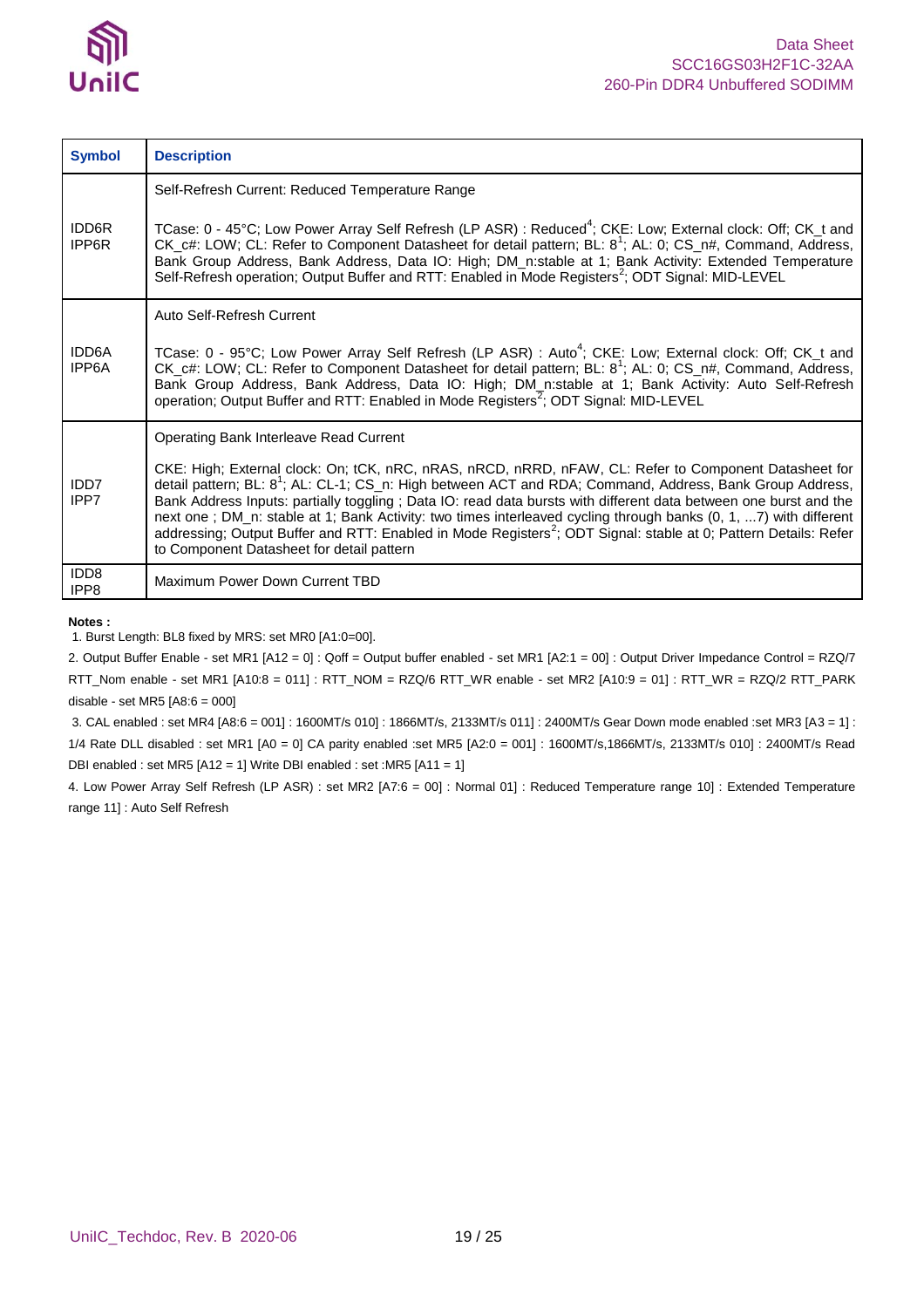

### <span id="page-19-0"></span>**Table 12 - IDD Specification for SCC16GS03H2F1C-32AA**

| <b>Product Type</b> | SCC16GS03H2F1C-32AA |             |             |
|---------------------|---------------------|-------------|-------------|
|                     | <b>16GB</b>         |             |             |
|                     | 1 Rank $(x8)$       |             |             |
| <b>Organization</b> | $\times 64$         | <b>Unit</b> | <b>Note</b> |
|                     | $-32AA$             |             |             |
| <b>Symbol</b>       | <b>Current</b>      |             |             |
| IDD <sub>0</sub>    | 440                 | mA          | 2)          |
| IDD1                | 512                 | mA          | 2)          |
| IDD2N               | 360                 | mA          | 3)          |
| IDD2NT              | 432                 | mA          | 2)          |
| IDD <sub>2</sub> P  | 256                 | mA          | 3)          |
| IDD2Q               | 328                 | mA          | 3)          |
| IDD3N               | 576                 | mA          | 3)          |
| IDD3P               | 480                 | mA          | 3)          |
| IDD4R               | 1352                | mA          | 2)          |
| IDD4W               | 1144                | mA          | 2)          |
| IDD5B               | 3328                | mA          | 2)          |
| IDD5F2              | 2360                | mA          | 2)          |
| IDD5F4              | 2016                | mA          | 2)          |
| IDD6N               | 312                 | mA          | 3)          |
| IDD6E               | 448                 | mA          | 3)          |
| IDD6R               | 192                 | mA          | 3)          |
| IDD6A               | 448                 | mA          | 3)          |
| IDD7                | 1256                | mA          | 2)          |
| IDD8                | 160                 | mA          | 3)          |

Notes:

1) Calculated values from Device data.

2) One module rank in the active IDD/IPP, the other rank in IDD2P/IPP3N.

3) All ranks in this IDD/IPP condition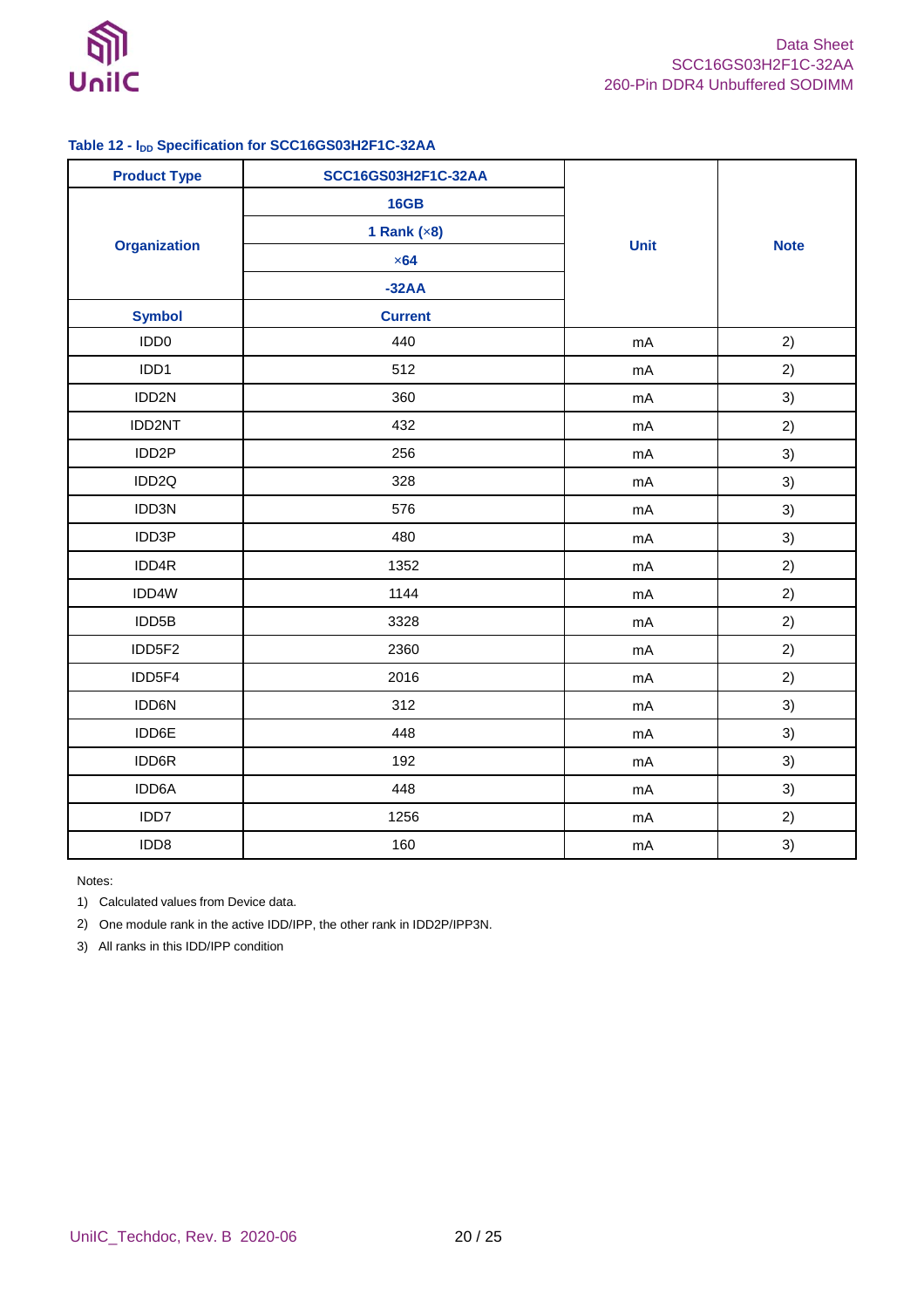

### <span id="page-20-0"></span>**Table 13 - IPP Specification for SCC16GS03H2F1C-32AA**

| <b>Product Type</b> | SCC16GS03H2F1C-32AA |             |             |  |
|---------------------|---------------------|-------------|-------------|--|
|                     | <b>16GB</b>         |             |             |  |
|                     | 1 Rank $(x8)$       |             |             |  |
| <b>Organization</b> | $\times 64$         | <b>Unit</b> | <b>Note</b> |  |
|                     | $-32AA$             |             |             |  |
| <b>Symbol</b>       | <b>Current</b>      |             |             |  |
| IPP <sub>0</sub>    | 24                  | mA          | 2)          |  |
| IPP1                | 24                  | mA          | 2)          |  |
| IPP2N               | 16                  | mA          | 3)          |  |
| IPP2P               | 16                  | mA          | 3)          |  |
| IPP3N               | 24                  | mA          | 3)          |  |
| IPP3P               | 24                  | mA          | 3)          |  |
| IPP4R               | 24                  | mA          | 2)          |  |
| IPP4W               | 24                  | mA          | 2)          |  |
| IPP5B               | 552                 | mA          | 2)          |  |
| IPP6N               | 368                 | mA          | 3)          |  |
| IPP6E               | 304                 | mA          | 3)          |  |
| IPP6R               | 40                  | mA          | 3)          |  |
| IPP6A               | 64                  | mA          | 3)          |  |
| IPP7                | 24                  | mA          | 2)          |  |
| IPP8                | 56                  | mA          | 3)          |  |

Notes:

1) Calculated values from Device data.

2) One module rank in the active IDD/IPP, the other rank in IDD2P/IPP3N.

3) All ranks in this IDD/IPP condition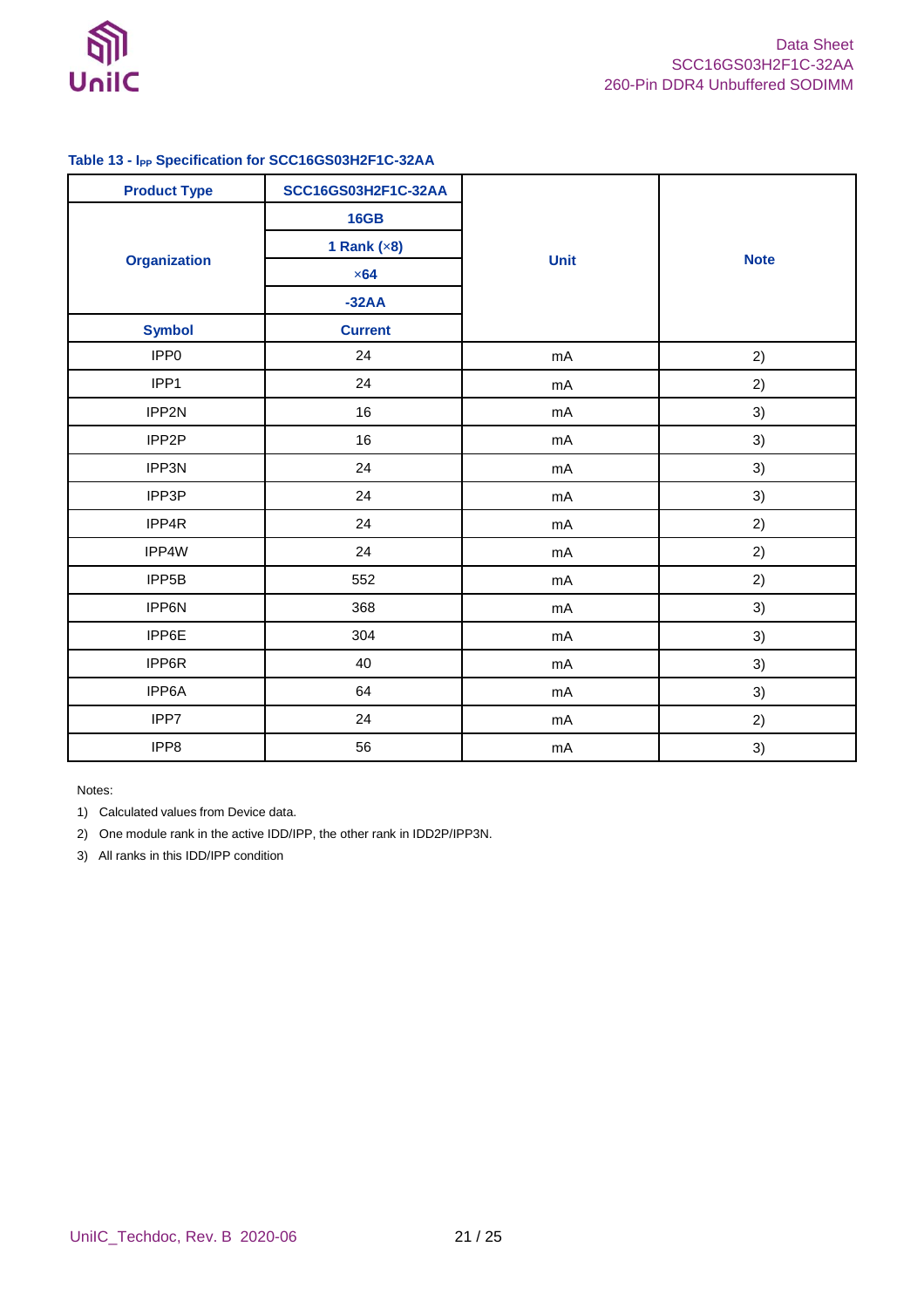



# <span id="page-21-0"></span>5 Package Dimensions



### <span id="page-21-1"></span>**Figure 2 - Package Dimensions\_SCC16GS03H2F1C-32AA**

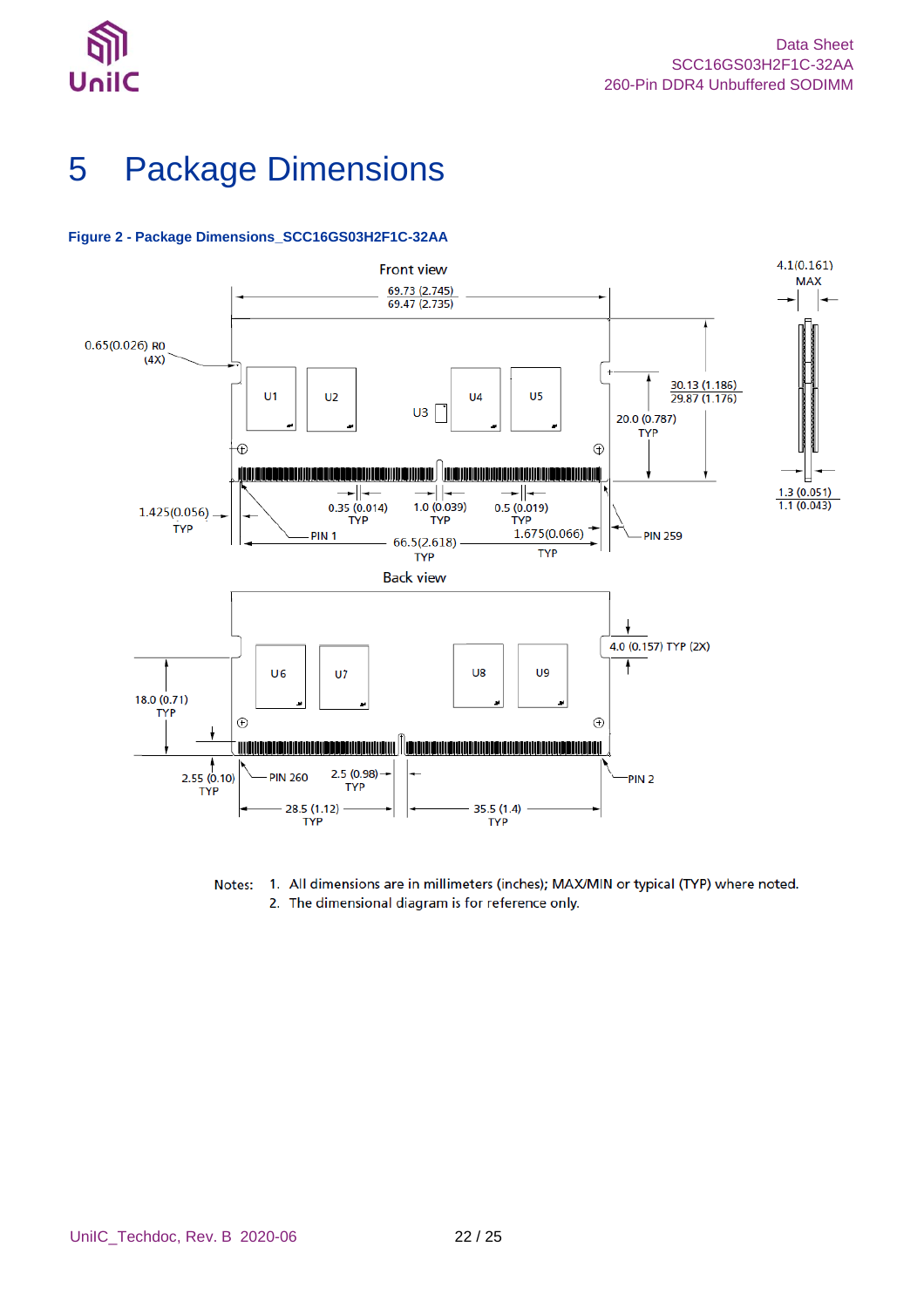

# <span id="page-22-0"></span>List of Figures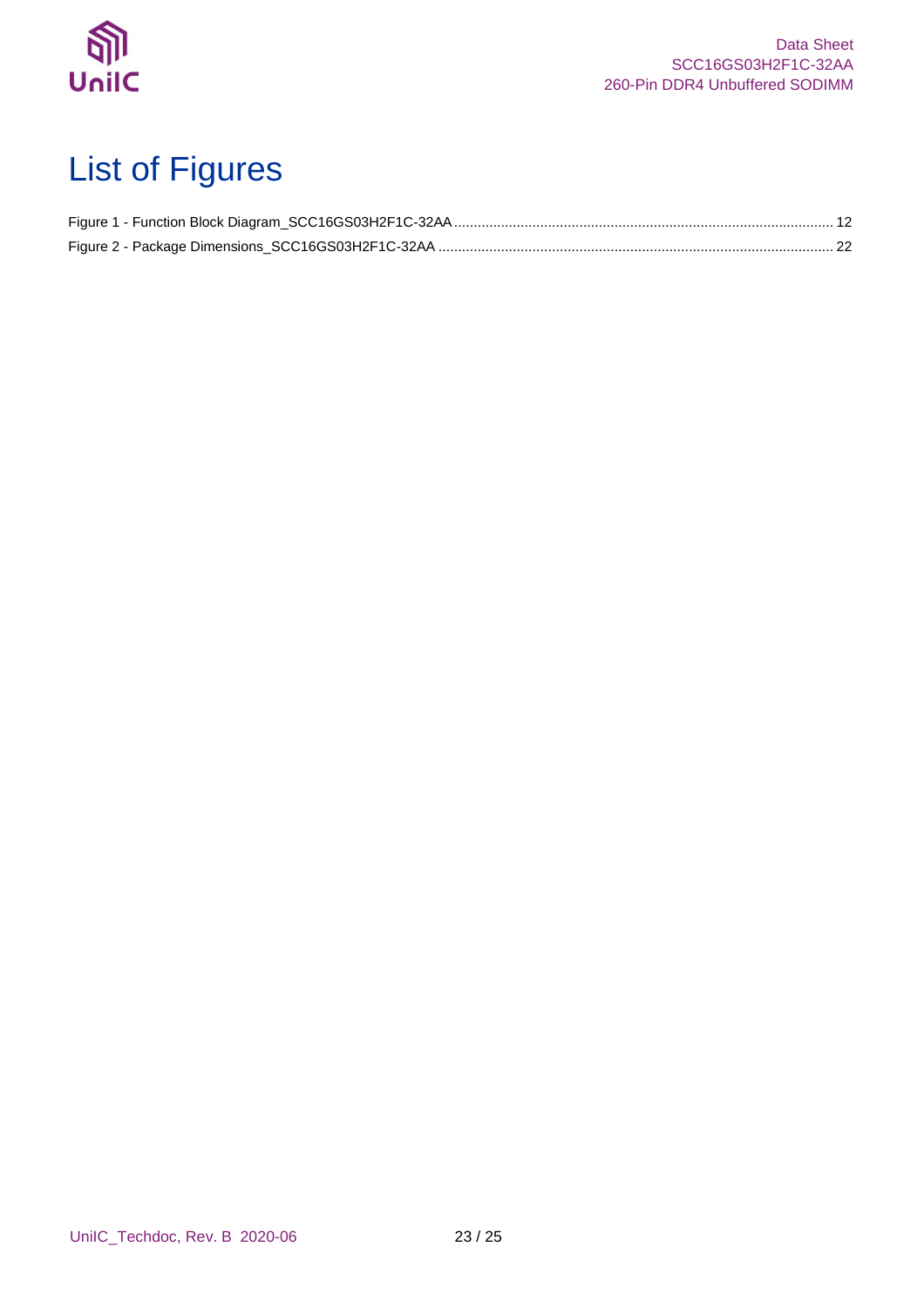

## <span id="page-23-0"></span>**List of Tables**